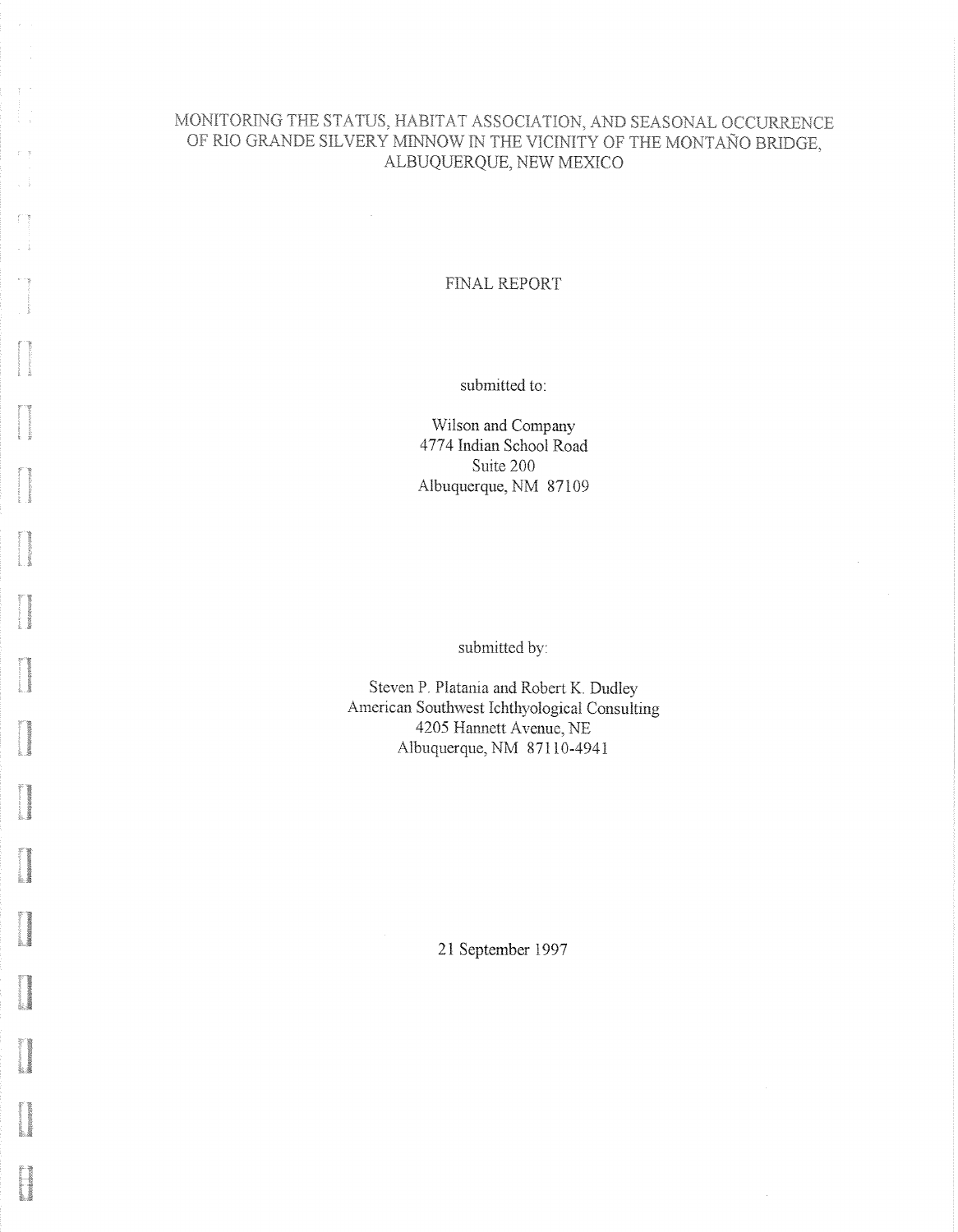$\hat{\rho} = \hat{\rho}$ 

 $\sim$   $\frac{1}{2}$ 

age---------<br>Distribution

ggunaaqiy<br>BBBBBBBB

# Table of Contents

# Page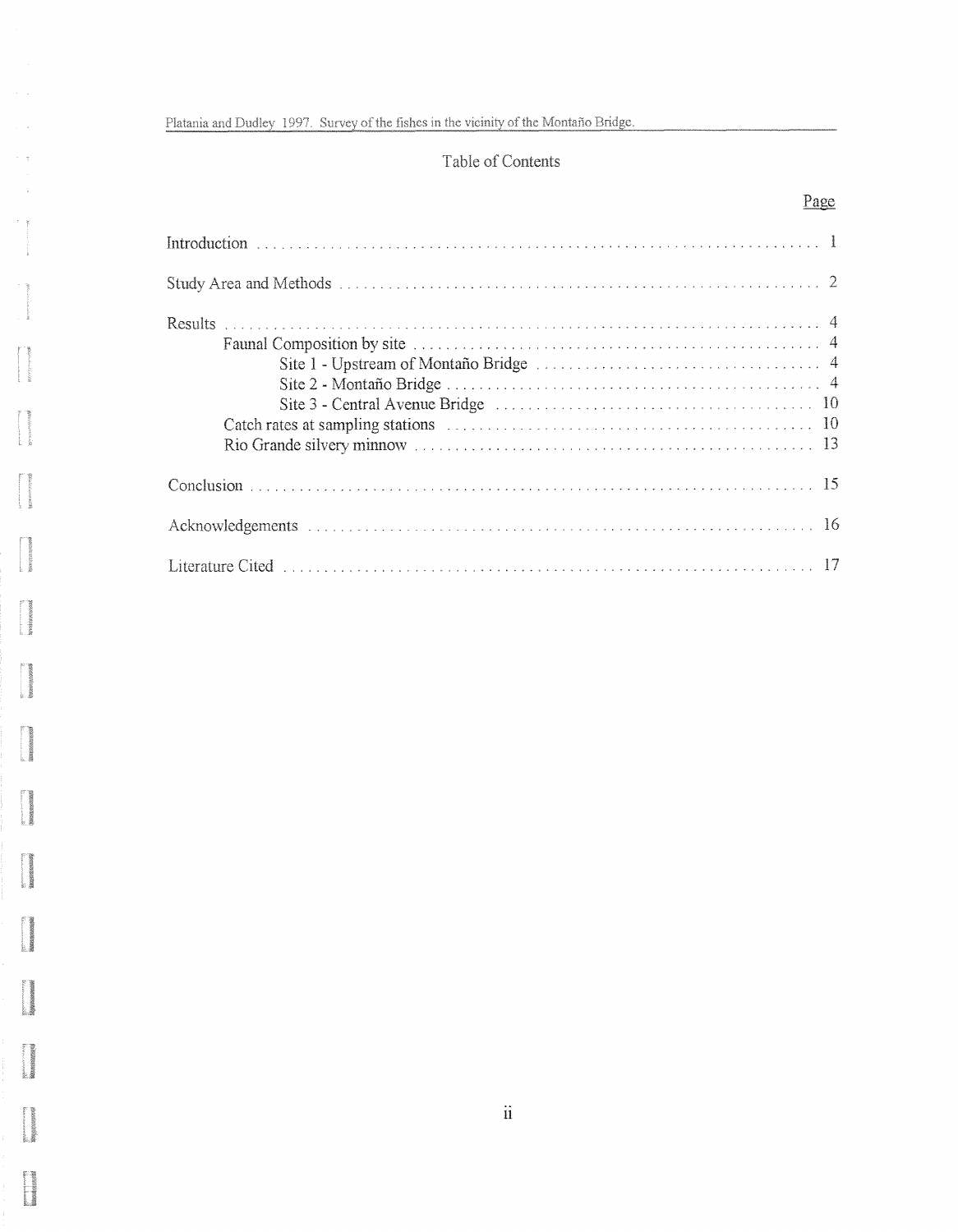$\hat{\mathbf{r}}$ 

ŗ.

L

ţ

# List of Tables

# Page

| Table 1. | Scientific and common names of fish collected from October 1995<br>to October 1996 in the Rio Grande in the vicinity of the Montaño Bridge,<br>New Mexico |        |
|----------|-----------------------------------------------------------------------------------------------------------------------------------------------------------|--------|
| Table 2. | Summary of ichthyofaunal composition and collection data from<br>October 1995 to October 1996 in the Rio Grande in the vicinity                           | $\tau$ |
| Table 3. | Summary of ichthyofaunal composition and collection data from<br>October 1995 to October 1996 in the Rio Grande 1 mile upstream                           |        |
| Table 4. | Summary of ichthyofaunal composition and collection data from<br>October 1995 to October 1996 in the Rio Grande at the Montaño Bridge,                    |        |
| Table 5. | Summary of ichthyofaunal composition and collection data from<br>October 1995 to October 1996 in the Rio Grande downstream of                             |        |
| Table 6. | Summary of ichthyofaunal composition and collection data from<br>October 1995 to October 1996 in the Rio Grande in the vicinity                           |        |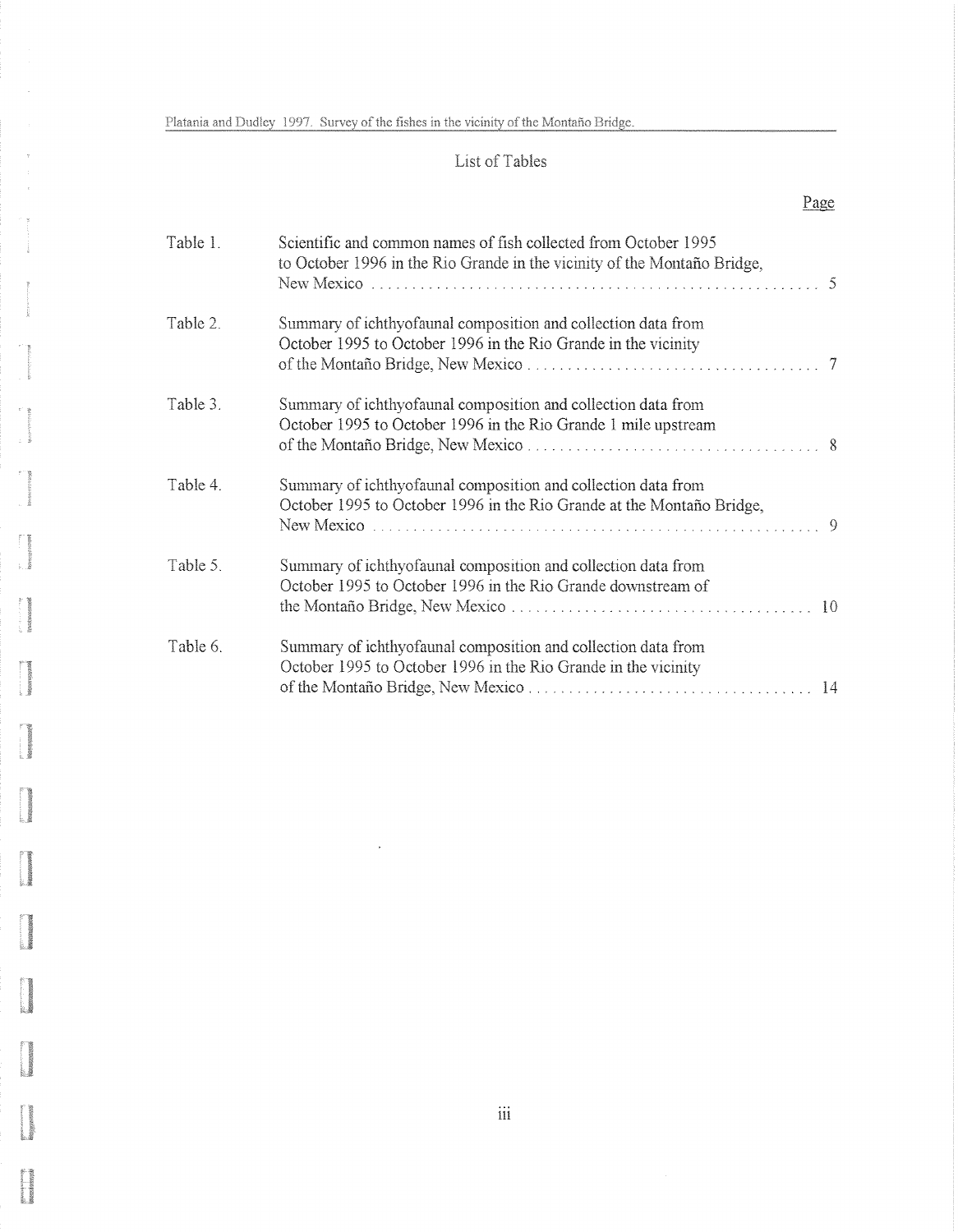i<br>Romania<br>Romania

# List of Figures

|           |                                                          | Page |
|-----------|----------------------------------------------------------|------|
|           |                                                          |      |
| Figure 2. | Catch rates of fishes during the Montaño Bridge study at |      |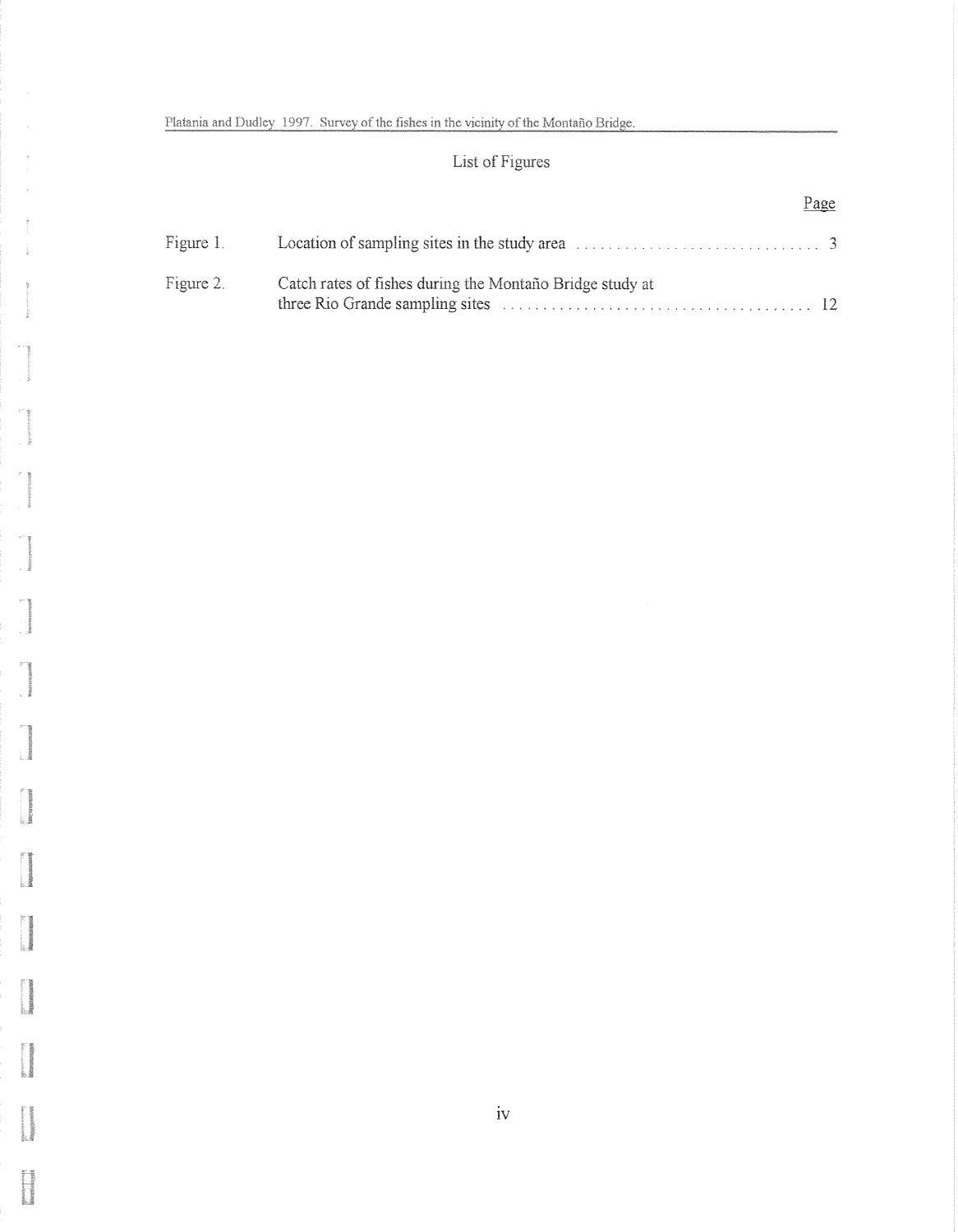# **INTRODUCTION**

Fish assemblages in most of the arid regions of North America have been affected by maninduced disturbances such as hydrologic manipulations, habitat alteration, and the introduction of non-native species. Over half of the cyprinid taxa recently listed as endangered, threatened, or of special concern were from desert streams in the American Southwest or west (Williams et al., 1989). Included in that list were several taxa from the Rio Grande basin.

The Rio Grande is one of the longest rivers in North America traversing almost 2,000 miles from its headwaters in the San Juan Mountains of southern Colorado before emptying into the Gulf of Mexico. The Rio Grande, the second largest drainage basin in the American Southwest, is surpassed in size only by the Colorado River Basin. In New Mexico, the mainstem is approximately 500 miles long and drains nearly 20% of the state.

The native ichthyofauna of the New Mexico portion of the Rio Grande is believed to have consisted of between 16 and 27 species (Hatch, 1985; Smith and Miller, 1986; Propst et al., 1987), four of which were endemic to the basin. Of the latter, Rio Grande shiner (Notropis jemezanus), phantom shiner (Notropis orca), and Rio Grande bluntnose shiner (Notropis simus simus) no longer occur in the New Mexico portion of the Rio Grande (Bestgen and Platania, 1990). Rio Grande shiner was known from 81 specimens in eight collections in the Rio Grande in New Mexico and has not been taken there since 1949 (Platania, 1991). Phantom shiner and Rio Grande bluntnose shiner were last collected in the Rio Grande in 1939 and 1964, respectively and are extirpated (Chernoff et al., 1982; Bestgen and Platania, 1990). Rio Grande silvery minnow (Hybognathus amarus) is the only endemic Rio Grande fish surviving in New Mexico and occurs in  $\leq 5\%$  of its total former range (Bestgen and Platania, 1991).

The aforementioned four species comprised a guild of short-lived  $(3-5 \text{ years})$  mainstream cyprinids which were apparently especially susceptible to reduction and alteration of stream discharge. Changes in stream hydrology were most closciy associated with construction of mainstream dams and irrigation withdrawals. Additional factors which were thought to have contributed to the decline and demise of the native Rio Grande fish fauna were municipal, agricultural and industrial pollution, channel modifications and the introduction of several non-native predaceous game fishes.

Rio Grande silvery minnow formerly was relatively abundant and widespread in the Rio Grande, occurring from near Espanola, New Mexico to the Gulf of Mexico (Bestgen and Platania, 1991). Recent studies in the Rio Grande Basin documented the loss of this species from Rio Grande upstream of Cochiti Dam and downstream of Elephant Butte Reservoir. Rio Grande silvery minnow has been extirpated from its former range in the Pecos River and replaced by a congener, plains minnow (Hybognathus placitus). This 90-95% reduction in range was due, in part, to water resource development and resulted in the listing of this endemic cyprinid as a federal endangered species (U.S. Department of the Interior, 1994). Critical habitat has been proposed as the Rio Grande between the NM State Highway 22 bridge (directly below the out-fall of Cochiti Dam) and the San Marcial Railroad bridge. This study was a short-term monitoring effort that attempted to assess potential impact of construction activities and conservation measures on Rio Grande ichthyofauna.

Concern was expressed by the U.S. Fish and Wildlife Service regarding potential effects of instream construction activities on Rio Grande silvery minnow. This study was designed as a monitoring effort that would provide information on the status and biology of the Rio Grande silvery minnow in the vicinity of the Montaño Bridge, Albuquerque. Information expected to be gained from this work was: 1) determine the status (relative commonness) of Rio Grande silvery minnow in the vicinity of the Montaño Bridge, Albuquerque, 2) determine seasonal changes in the abundance of Rio Grande silvery minnow populations in the study area, 3) deterrnine seasonal habitat associations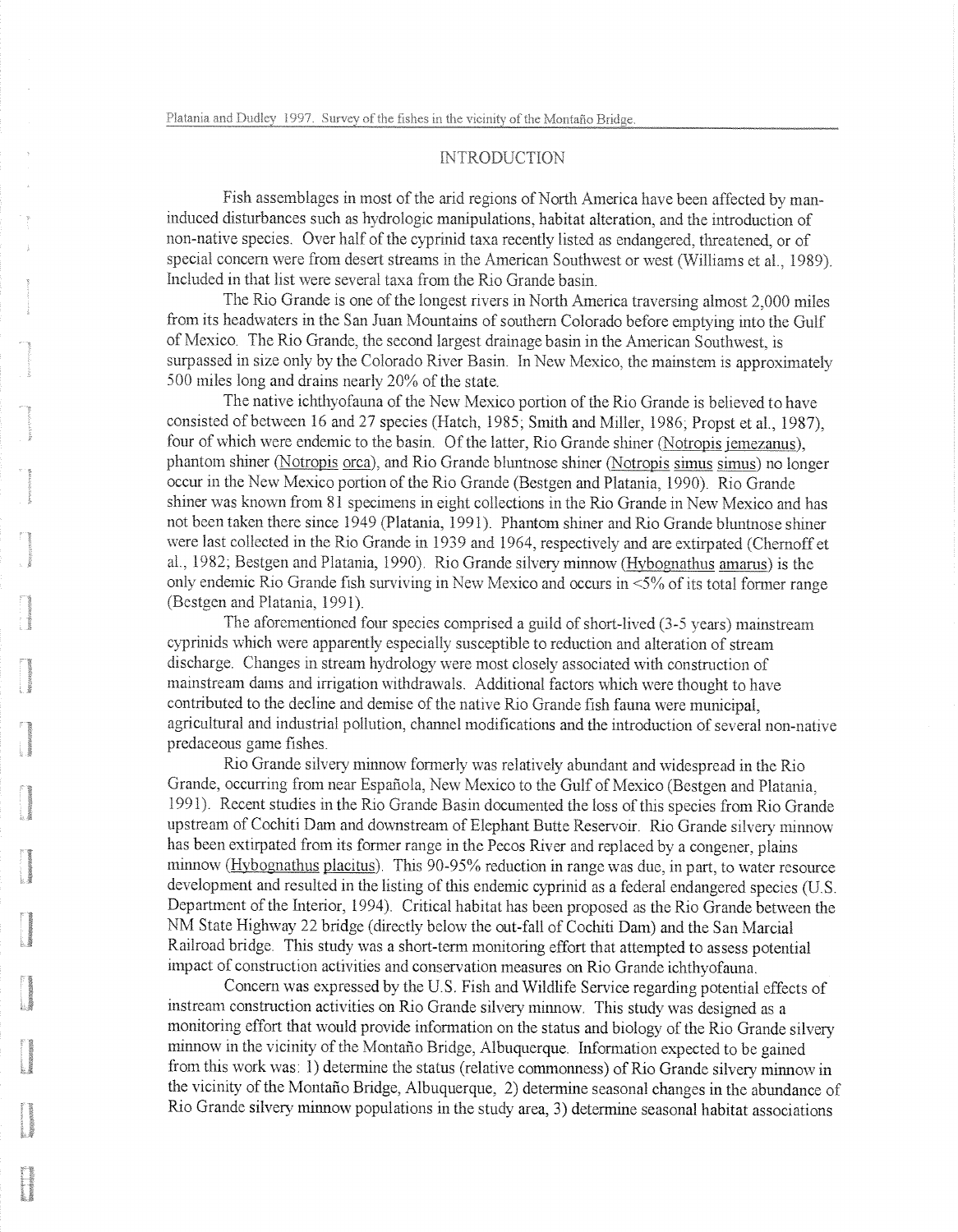of this species and 4) develop recommendations to reduce negative impacts of bridge construction and associated habitat modification on Rio Grande silvery minnow and its preferred habitats. This suite of information was necessary to provide preliminary recommendations on measures that could be taken to minimize adverse effects of bridge construction activities on Rio Grande silvery minnow and associated riverine ichthyofauna.

# STUDY AREA AND METHODS

The study area consisted of three sites (=stations) in the Rio Grande, Albuquerque. Three sampling stations were selected based on their relative location to the construction site, accessibility, and habitat diversity (Figure 1). The uppermost monitoring site was near the Corrales Main Canal out-fall return and about 1.0 miles upstream of the Montano Bridge construction site and 2.0 miles downstream of the Paseo del Norte Bridge. This site was chosen because of its proximity, lack of disturbance from construction activities, and high degree of habitat heterogeneity. The second monitoring station was at the Montaño Bridge construction site. Fish monitoring at the second sampling station was conducted immediately up and downstream of construction activities. The lowermost collection locality was the Central Avenue bridge which was about 4.5 miles downstream of Montano Bridge. Like the uppermost locality, this site was easily accessible and had a relatively high amount of instream habitat heterogeneity.

Riverine habitat in the study area was typical of the Rio Grande between Bernalillo and Isleta, New Mexico. The river channel was broad and meandered over sand substrate and consisted of runs with pools occurring at low flows near channel margins. Instream debris was most prominent during winter and was generally located in low-velocity habitats or along shorelines. Debris piles usually consisted of tumbleweeds and woody vegetation. Flow was perennial in this reach of the Middle Rio Grande and there were no natural tributaries in the study area.

Sampling was conducted every other month starting in October 1995 (prior to instream construction activities) and concluding in October 1996. Site length depended on habitat heterogeneity and the distribution of mesohabitats at the site but was usually about 200 m in length. Fish were sampled by rapidly drawing a two-person  $10' \times 6'$  small mesh (3/16") seine through short discrete mesohabitats (usually  $\leq 10$  m). The length, mesohabitat type and species composition of each seine haul was determined. Only short and discrete mesohabitats (i.e., portion of a riffle) were sampled. All available aquatic mesohabitat types were sampled regardless of whether fish were generally caught in those areas.

Upon capture, most fish were fixed in 10% formalin and returned to the laboratory for identification. Most specimens >250 mm total length were identified, counted, and returned alive to the water. Effort expended at each site was determined as the number of fish collected per  $100 \text{ m}^2$  of water sampled. Retained specimens were curated into the Fish Division of the Museum of Southwestern Biology at the University of New Mexico, as stipulated by New Mexico Department of Game and Fish collecting permit regulations.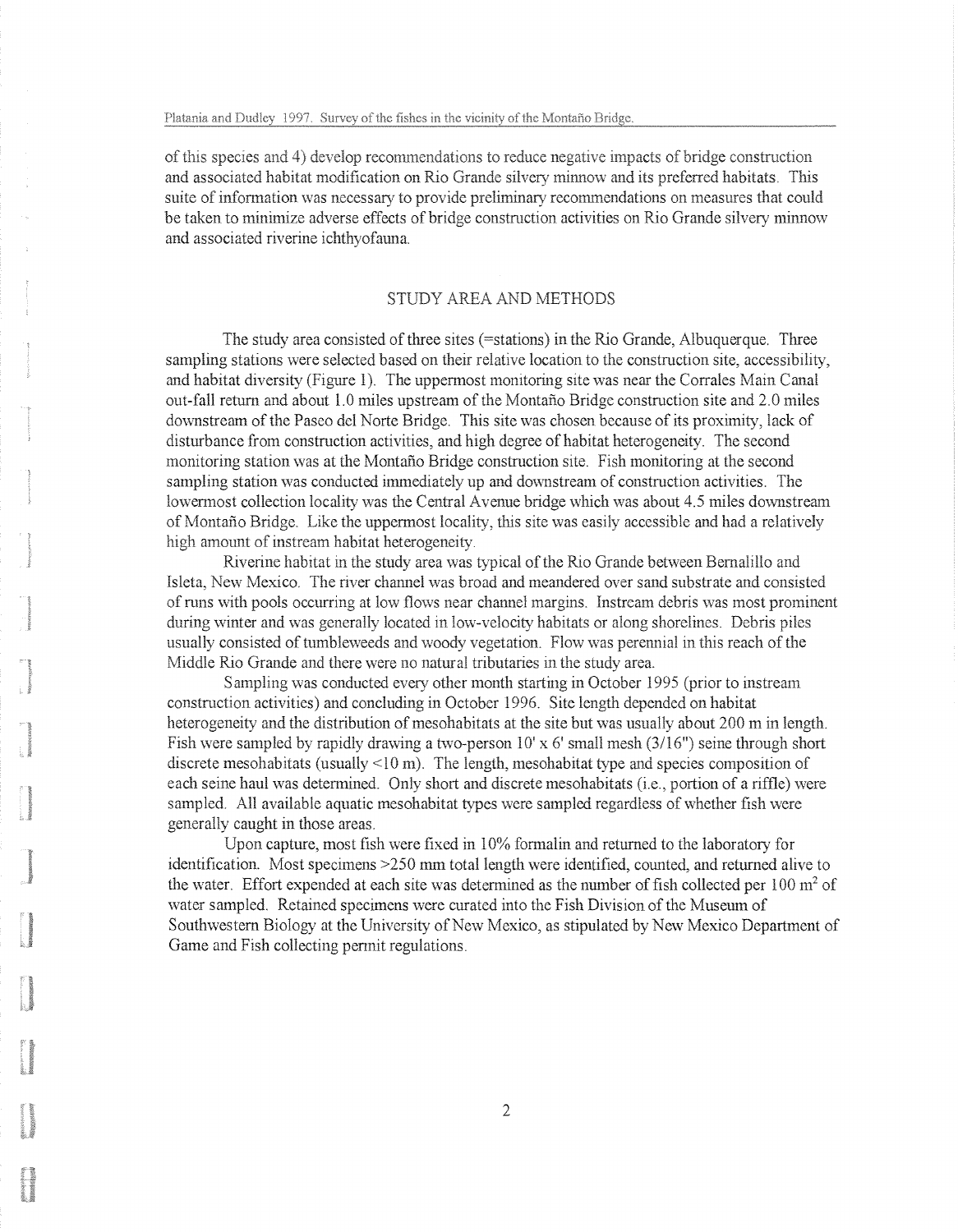

Figure 1. Location of sampling sites in the study area.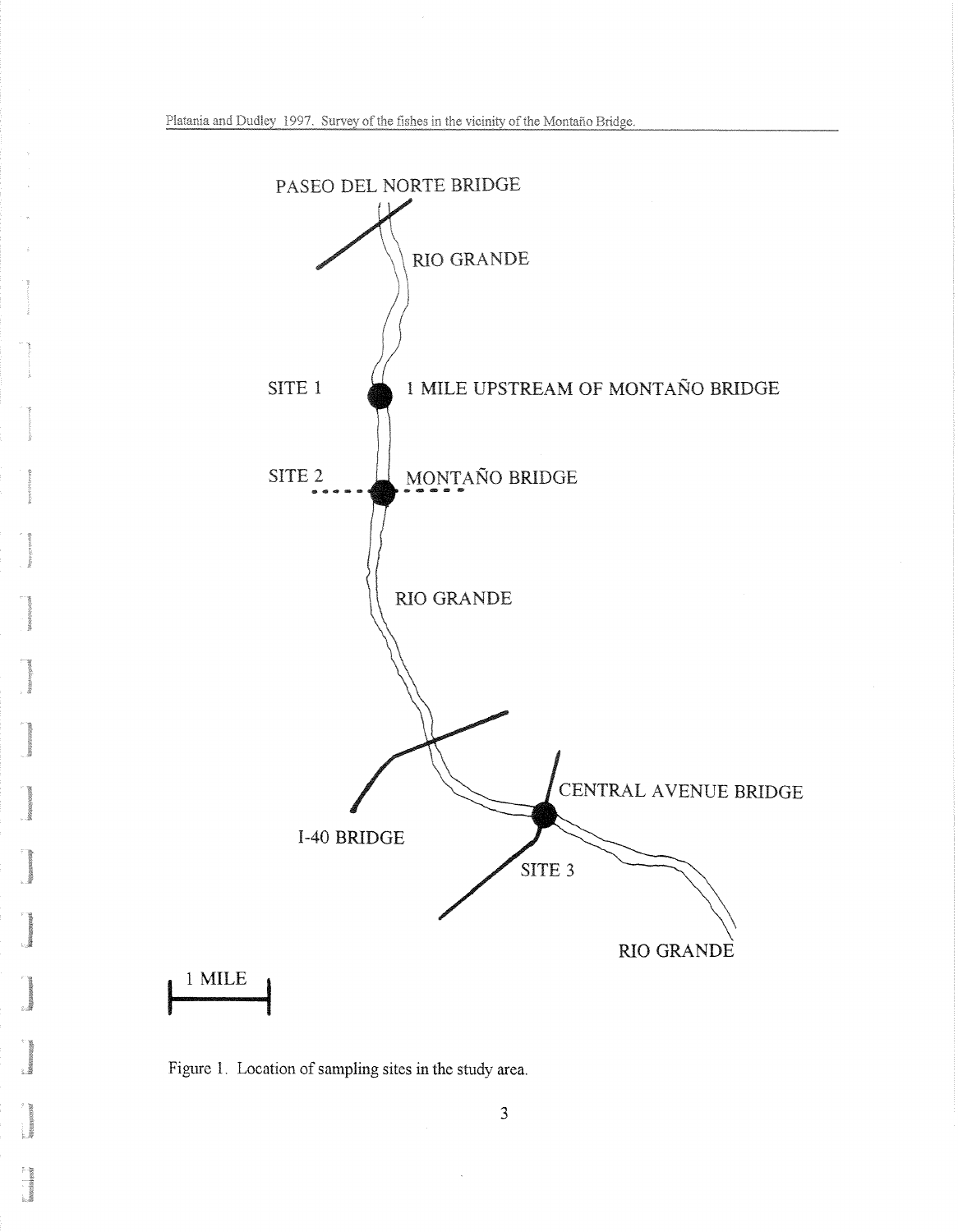## **RESULTS**

A total of 4,306 fish comprising five order., eight families and 19 species were collected during this study (Table 1). There were notable differences in the abundance of individual fish species. The 11 most common species accounted for 99.6% of the total catch by number. Conversely, the remaining eight species were represented by five or fewer specimens and a cumulative total of 20 individuals.

While the sucker family was represented by only two species, river carpsucker and white sucker, they were the two most abundant taxa collected during this survey and comprised  $47.1\%$  of the total catch. The cyprinid family (carps and minnows) was the most species-rich family being represented by six species. This group of fishes accounted for  $31.3\%$  (n=1,349) of the total catch with the number of specimens per species ranging from 44 to 440 (Table 2). The bullhead catfishes (=ictalurids), the third most abundant family of fishes, was represented by three species. Almost all of the ictalurids collected were channel catfish (n=466, 99.4%). Sunfishes were the second most species-rich family with four species. Members of this group were rare as none of those four species was represented by more than three individuals.

There was relatively little difference in the overall abundance of native versus non-native fishes despite the latter group being comprised of more than twice the number of species as the former. The six native taxa were represented by only two families and accounted for  $56.6\%$  of the total catch. Native fish ranged in abundance from  $57$  to  $1,131$  specimens. The 13 species of nonnative fishes represented all eight families taken during this survey and ranged in abundance from 1 to 899 individuals.

### Faunal composition by site

#### Site 1 - Upstream of Montaño Bridge

This site produced 15 species and 1,572 fishes (Table 3). The trend in overall species abundance at site 1 was similar to that observed for the overall study. Sucker species were the two most abundant taxa accounting for almost 50% of the site 1 catch. Cyprinids were the most speciose and second most abundant family. While the six cyprinid species taken during this study were present at all three sites, they reached their greatest level of abundance at this locality  $(n=554,$ 41.1%).

Rio Grande silvery minnow was the seventh most common fish and fourth most abundant minnow species at this site. Silvery minnow was taken during five of the seven site 1 sampling forays and reached its greatest level of abundance at this locality. It accounted for 5.5% of the site 1 catch. This was also the only site that yielded three different species of sunfish and the only location where white bass were collected.

### Site 2 - Montaño Bridge

The Montaño Bridge site produced 14 species and  $30.9\%$  (n=1,332) of the fish taken during this survey (Table 4). As at the upstream sampling station, river carpsucker were the most abundant species. However, white sucker, which were  $14.9\%$  (n=234) of the catch upstream, were only 6.3% (n=84) of the catch at this site. There were only minor differences in the relative abundances of the six cyprinid species collected here as compared with site 1. Common carp, fathead minnow and flathead chub were less abundant at site 2 than site 1 while red shiner, Rio Grande silvery minnow and longnose dace comprised about the same proportion of the fish community at both sites. Rio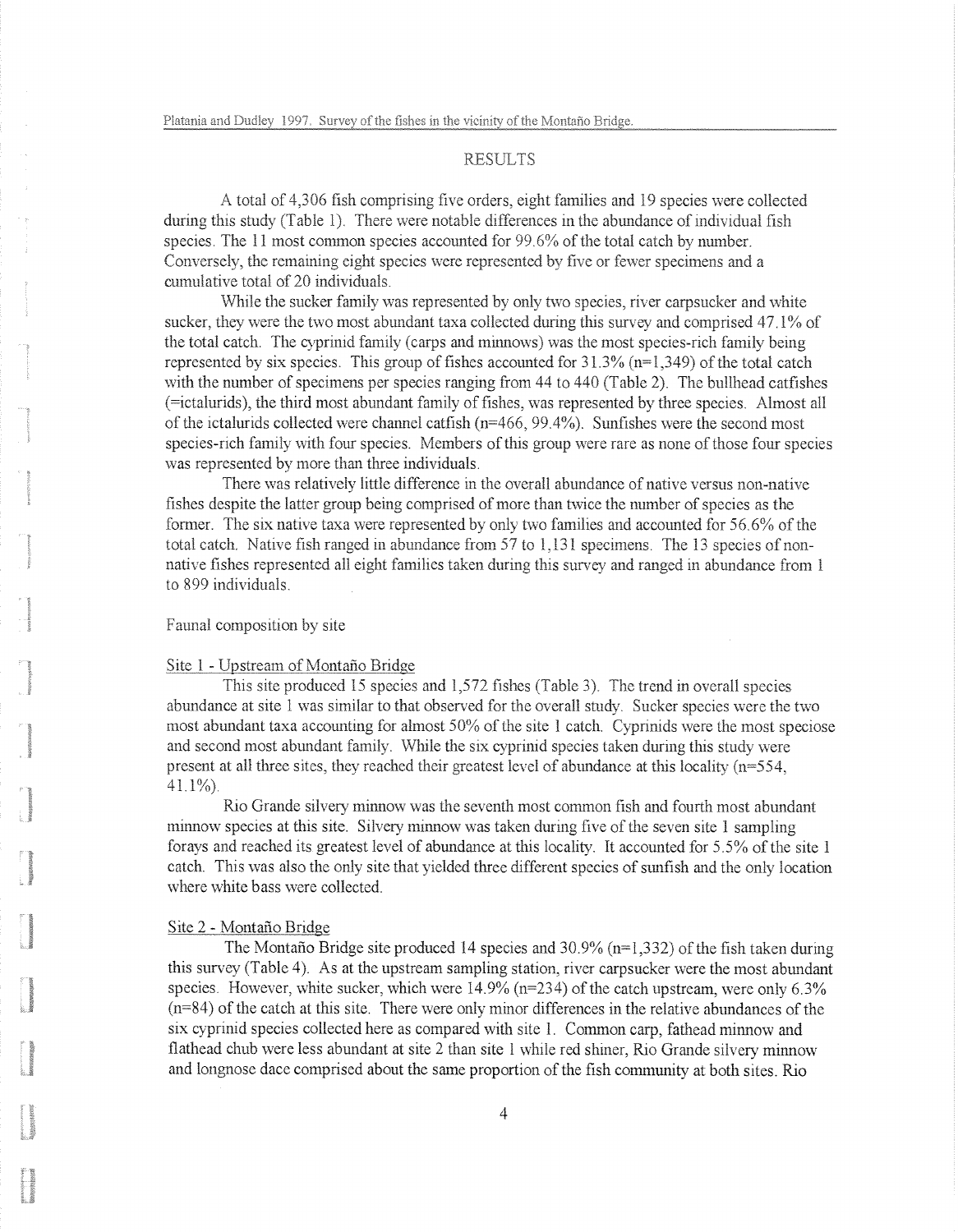Scientific and common names of fish collected from October 1995 to October 1996 in Table 1. the Rio Grande in the vicinity of the Montaño Bridge, New Mexico.

| Scientific Name                                | Common Name                                                        |
|------------------------------------------------|--------------------------------------------------------------------|
| Order Clupeiformes                             |                                                                    |
| Family Clupeidae                               | herrings                                                           |
|                                                | gizzard shad                                                       |
| Order Cypriniformes                            |                                                                    |
| Family Cyprinidae                              | carps and minnows                                                  |
|                                                | red shiner<br>common carp<br>Rio Grande                            |
|                                                | silvery minnow<br>fathead minnow<br>flathead chub<br>longnose dace |
| Family Catostomidae                            | suckers                                                            |
|                                                | river carpsucker<br>white sucker                                   |
| Order Siluriformes<br>Family Ictaluridae       | bullhead catfishes                                                 |
|                                                | black bullhead<br>yellow bullhead<br>channel catfish               |
| Order Cyprinodontiformes<br>Family Poeciliidae | livebearers                                                        |
|                                                | western mosquitofish                                               |
| Order Perciformes<br>Family Percichthyidae     | temperate basses                                                   |
|                                                | white bass                                                         |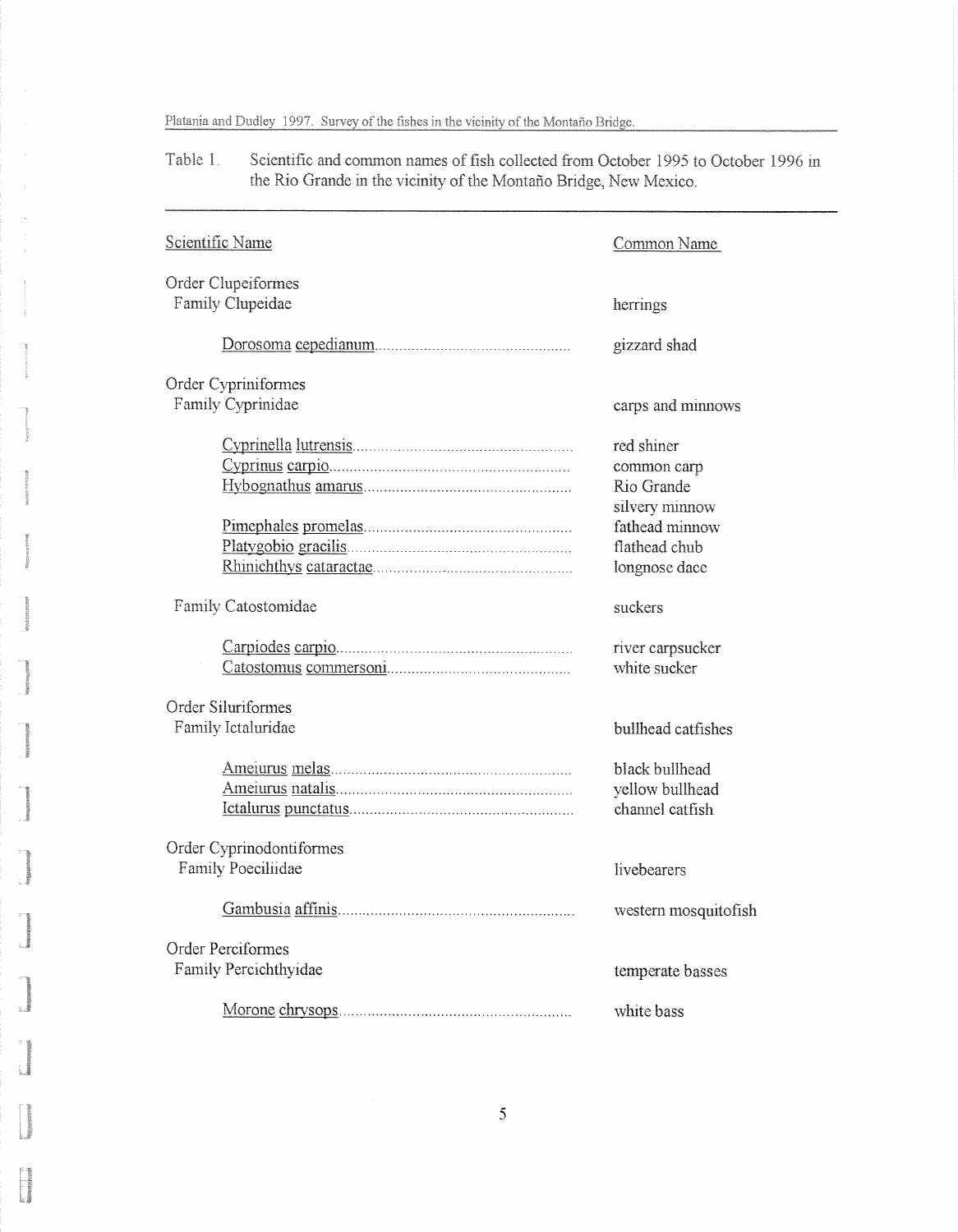Table 1. Scientific and common names of fish collected from October 1995 to October 1996 in the Rio Grande in the vicinity of the Montaño Bridge, New Mexico.

| Scientific Name                           | Common Name                                                   |
|-------------------------------------------|---------------------------------------------------------------|
| Order Perciformes<br>Family Centrarchidae | sunfishes                                                     |
|                                           | green sunfish<br>bluegill<br>largemouth bass<br>white crappie |
| <b>Family Percidae</b>                    | perches                                                       |
|                                           | yellow perch                                                  |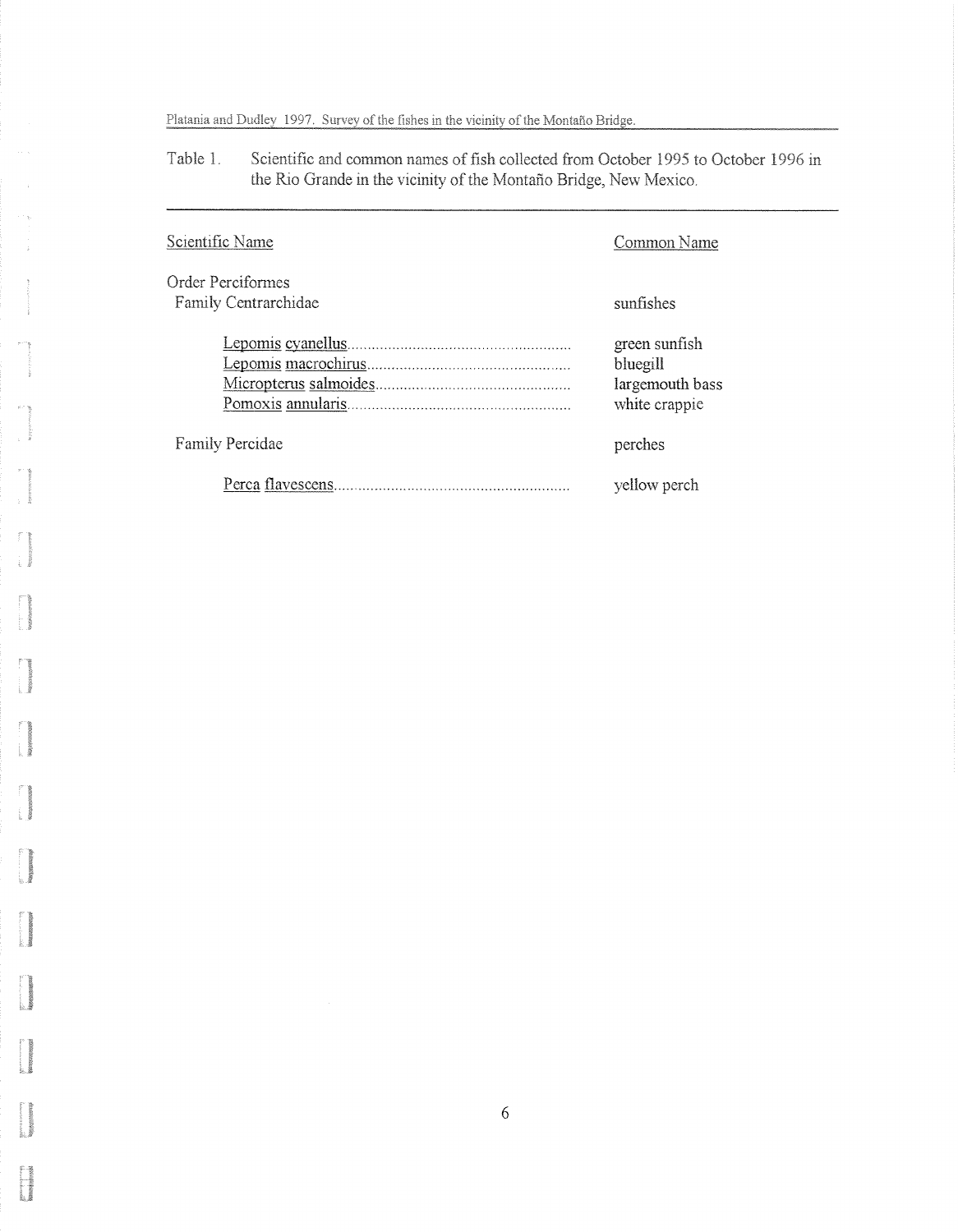#### Table 2. Summary of ichthyofaunal composition and collection data from October 1995 to October 1996 in the Rio Grande in the vicinity of the Montaño Bridge, New Mexico.

| <b>SPECIES</b>            | <b>RESIDENCE</b><br>STATUS <sup>1</sup> | <b>TOTAL NUMBER</b><br>OF SPECIMENS | % OF TOTAL | FREQUENCY OF<br>OCCURRENCE <sup>2</sup> | % FREQUENCY OF<br>OCCURRENCE <sup>2</sup> |
|---------------------------|-----------------------------------------|-------------------------------------|------------|-----------------------------------------|-------------------------------------------|
| <b>HERRINGS</b>           |                                         |                                     |            |                                         |                                           |
| gizzard shad              | $\mathbf{I}$                            | 5                                   | 0.12       | 1                                       | 5.26                                      |
| <b>CARPS AND MINNOWS</b>  |                                         |                                     |            |                                         |                                           |
| red shiner                | N                                       | 440                                 | 10.22      | 15                                      | 78.95                                     |
| common carp               | ŧ                                       | 44                                  | 1.02       | 5                                       | 26.32                                     |
| Rio Grande                |                                         |                                     |            |                                         |                                           |
| silvery minnow            | N                                       | 183                                 | 4.25       | 14                                      | 73.68                                     |
| fathead minnow            | Ν                                       | 440                                 | 10.22      | 15                                      | 78.95                                     |
| flathead chub             | Ν                                       | 185                                 | 4.30       | 16                                      | 84.21                                     |
| longnose dace             | Ν                                       | 57                                  | 1.32       | 10                                      | 52.63                                     |
| <b>SUCKERS</b>            |                                         |                                     |            |                                         |                                           |
| river carpsucker          | N                                       | 1131                                | 26.27      | 13                                      | 68.42                                     |
| white sucker              | -1                                      | 899                                 | 20.88      | 15                                      | 78.95                                     |
| <b>BULLHEAD CATFISHES</b> |                                         |                                     |            |                                         |                                           |
| black bullhead            | Ŧ                                       | 1                                   | 0.02       | 1                                       | 5.26                                      |
| vellow bullhead           | $\mathbb I$                             | $\overline{2}$                      | 0.05       | 15                                      | 5.26                                      |
| channel catfish           | 1                                       | 466                                 | 10.82      | 18                                      | 94.74                                     |
| <b>LIVEBEARERS</b>        |                                         |                                     |            |                                         |                                           |
| western mosquitofish      | ł                                       | 427                                 | 9.92       | 14                                      | 73.68                                     |
| <b>TEMPERATE BASSES</b>   |                                         |                                     |            |                                         |                                           |
| white bass                | $\overline{\phantom{a}}$                | 3                                   | 0.07       | $\mathbf{1}$                            | 5.26                                      |
| <b>SUNFISHES</b>          |                                         |                                     |            |                                         |                                           |
| green sunfish             | $\mathbf{I}$                            | 3                                   | 0.07       | 3                                       | 15.79                                     |
| bluegill                  | $\overline{1}$                          | $\overline{2}$                      | 0.05       | $\overline{2}$                          | 10.53                                     |
| largemouth bass           | $\mathbf{I}$                            | 1                                   | 0.02       | 1                                       | 5.26                                      |
| white crappie             | 1                                       | 3                                   | 0.07       | 3                                       | 15.79                                     |
| <b>PERCHES</b>            |                                         |                                     |            |                                         |                                           |
| yellow perch              | ł                                       | 14                                  | 0.33       | 3                                       | 15.79                                     |

TOTAL 4,306

 $N =$  native;  $I =$  introduced

<sup>2</sup> Frequency and % frequency of occurrence in total number of samples taken during this study  $(n = 19)$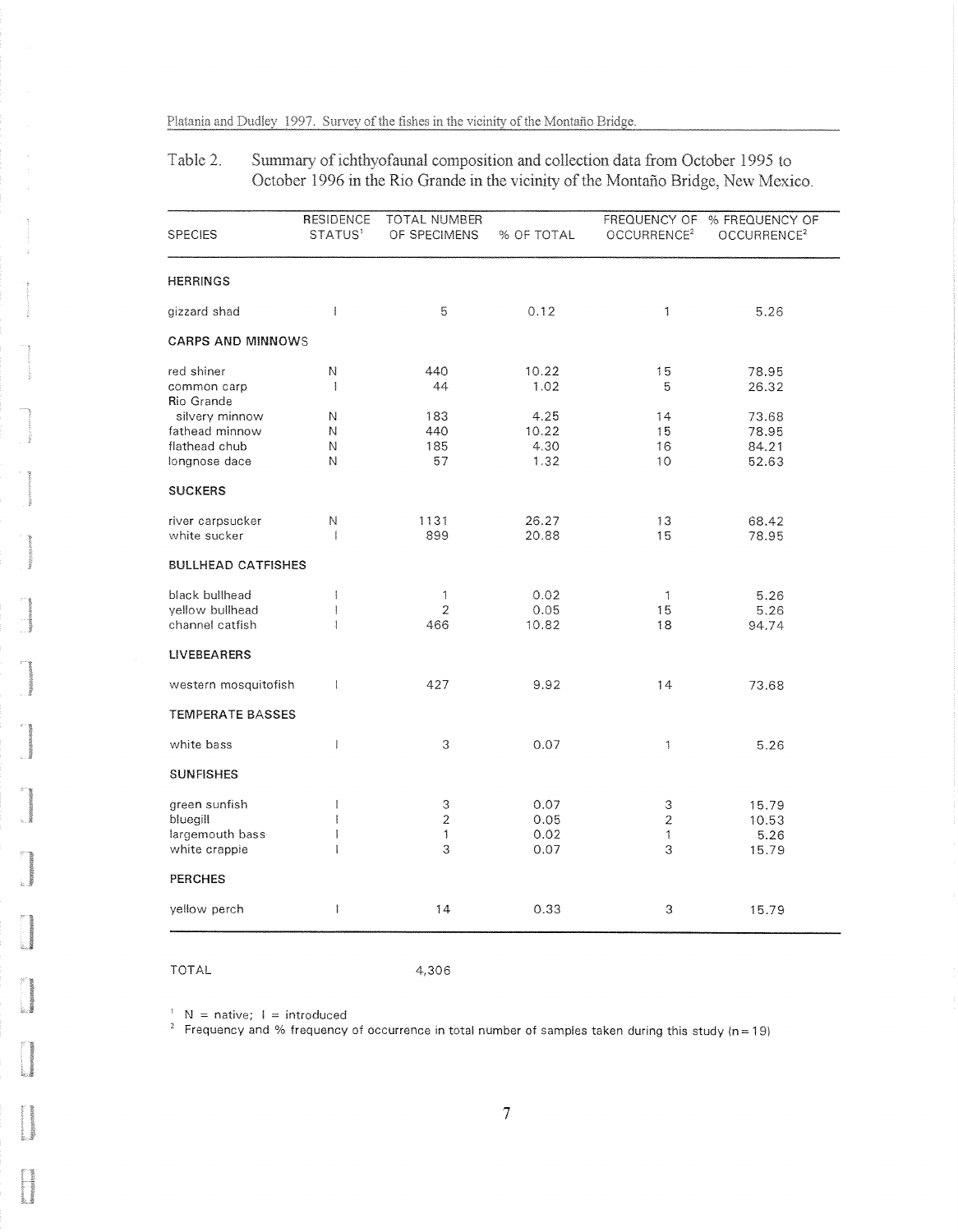Table 3. Summary of ichthyofaunal composition and collection data from October 1995 to October 1996 in the Rio Grande 1 mile upstream of the Montaño Bridge, New Mexico.

| <b>SPECIES</b>            | <b>RESIDENCE</b><br>STATUS <sup>1</sup> | TOTAL NUMBER<br>OF SPECIMENS | % OF TOTAL | FREQUENCY OF<br>OCCURRENCE <sup>2</sup> | % FREQUENCY OF<br>OCCURRENCE <sup>2</sup> |
|---------------------------|-----------------------------------------|------------------------------|------------|-----------------------------------------|-------------------------------------------|
| <b>HERRINGS</b>           |                                         |                              |            |                                         |                                           |
| gizzard shad              | $\mathbf{I}$                            |                              | -----      |                                         | -----                                     |
| <b>CARPS AND MINNOWS</b>  |                                         |                              |            |                                         |                                           |
| red shiner                | N                                       | 129                          | 8.21       | 6                                       | 85.71                                     |
| common carp<br>Rio Grande | $\mathbf{I}$                            | 25                           | 1.59       | 1                                       | 14.29                                     |
| silvery minnow            | N                                       | 86                           | 5.47       | 5                                       | 71.43                                     |
| fathead minnow            | N                                       | 201                          | 12.79      | 5                                       | 71.43                                     |
| flathead chub             | Ν                                       | 98                           | 6.23       | 6                                       | 85.71                                     |
| longnose dace             | Ν                                       | 15                           | 0.95       | 3                                       | 42.86                                     |
| <b>SUCKERS</b>            |                                         |                              |            |                                         |                                           |
| river carpsucker          | Ν                                       | 546                          | 34.73      | 5                                       | 71.43                                     |
| white sucker              | I                                       | 234                          | 14.89      | 5                                       | 71.43                                     |
| <b>BULLHEAD CATFISHES</b> |                                         |                              |            |                                         |                                           |
| black bullhead            | $\mathbb{I}$                            |                              |            |                                         |                                           |
| yellow bullhead           | $\mathbf{I}$                            |                              | .          |                                         |                                           |
| channel catfish           | $\ddagger$                              | 150                          | 9.54       | 7                                       | 100.00                                    |
| <b>LIVEBEARERS</b>        |                                         |                              |            |                                         |                                           |
| western mosquitofish      | $\overline{\phantom{a}}$                | 74                           | 4.71       | 7                                       | 100.00                                    |
| <b>TEMPERATE BASSES</b>   |                                         |                              |            |                                         |                                           |
| white bass                | $\mathbf{I}$                            | 3                            | 0.19       | 1                                       | 14.29                                     |
| <b>SUNFISHES</b>          |                                         |                              |            |                                         |                                           |
| green sunfish             | ł                                       | $\overline{\phantom{a}}$     | -----      | $\overline{\phantom{a}}$                | $\sim$ $\sim$ $\sim$ $\sim$               |
| bluegill                  | $\overline{1}$                          | 1                            | 0.06       | 1                                       | 14.29                                     |
| largemouth bass           | $\overline{1}$                          | 1                            | 0.06       | 1                                       | 14.29                                     |
| white crappie             | T                                       | 1                            | 0.06       | 1                                       | 14.29                                     |
| <b>PERCHES</b>            |                                         |                              |            |                                         |                                           |
| yellow perch              | $\mathbf{I}$                            | 8                            | 0.51       | 1                                       | 14.29                                     |

TOTAL 1,572

 $N =$  native;  $1 =$  introduced

 $^{\circ}$  Frequency and % frequency of occurrence in total number of samples taken at this site (n=7)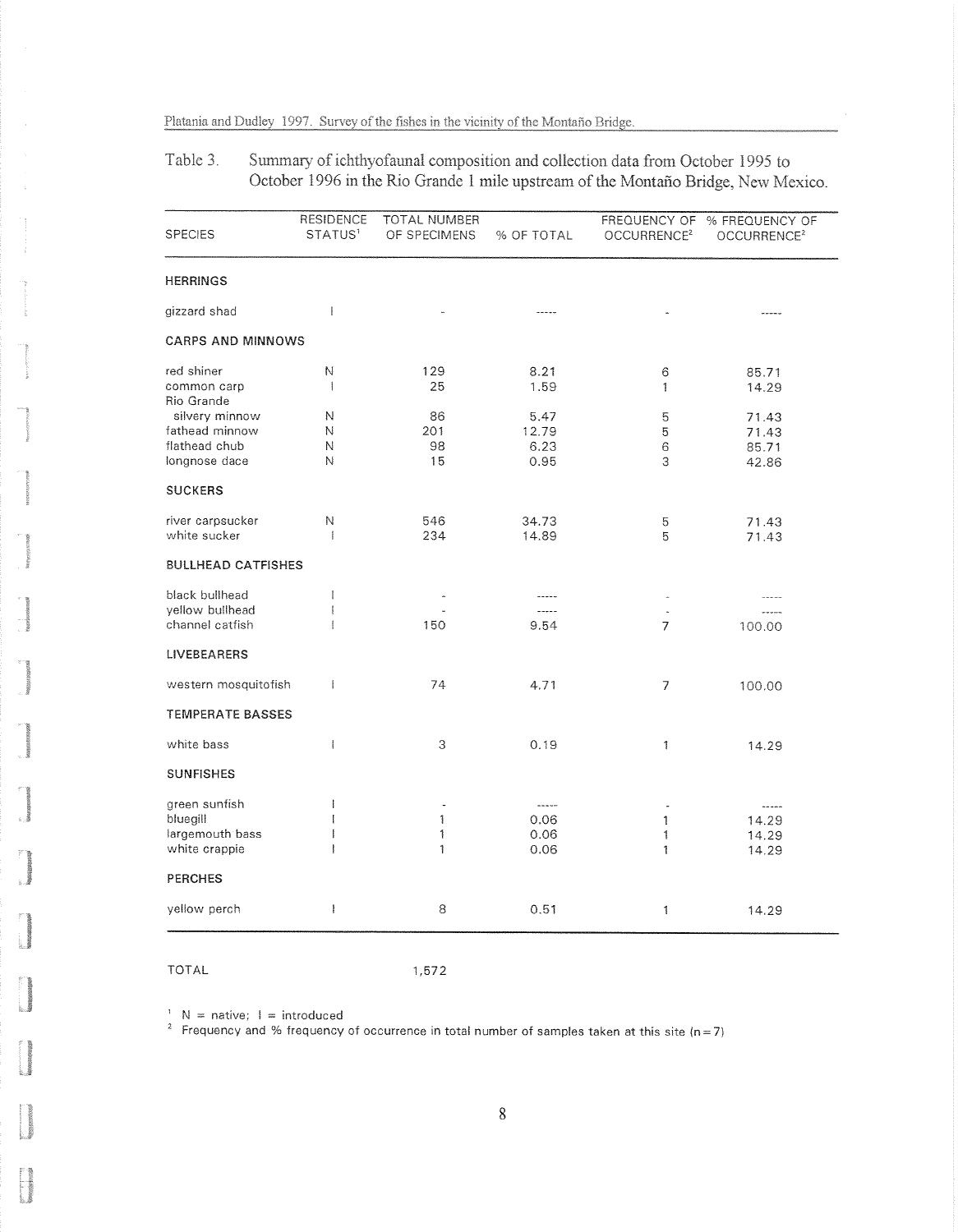Summary of ichthyofaunal composition and collection data from October 1995 to Table 4. October 1996 in the Rio Grande at the Montaño Bridge, New Mexico.

| <b>SPECIES</b>                   | <b>RESIDENCE</b><br>STATUS <sup>1</sup> | <b>TOTAL NUMBER</b><br>OF SPECIMENS | % OF TOTAL    | <b>FREQUENCY OF</b><br>OCCURRENCE <sup>2</sup> | % FREQUENCY OF<br>OCCURRENCE <sup>2</sup> |
|----------------------------------|-----------------------------------------|-------------------------------------|---------------|------------------------------------------------|-------------------------------------------|
| <b>HERRINGS</b>                  |                                         |                                     |               |                                                |                                           |
| gizzard shad                     | $\mathbf{I}$                            |                                     | -----         |                                                | -----                                     |
| <b>CARPS AND MINNOWS</b>         |                                         |                                     |               |                                                |                                           |
| red shiner                       | N                                       | 107                                 | 8.03          | 4                                              | 57.14                                     |
| common carp                      | $\mathbf{I}$                            | 11                                  | 0.83          | $\overline{2}$                                 | 28.57                                     |
| Rio Grande<br>silvery minnow     | Ν                                       | 61                                  | 4.58          | 6                                              |                                           |
| fathead minnow                   | Ν                                       | 128                                 | 9.61          | 5                                              | 85.71<br>71.43                            |
| flathead chub                    | N                                       | 44                                  | 3.30          | 5                                              | 71.43                                     |
| longnose dace                    | N                                       | 16                                  | 1.20          | 5                                              | 71.43                                     |
| <b>SUCKERS</b>                   |                                         |                                     |               |                                                |                                           |
|                                  |                                         |                                     |               |                                                |                                           |
| river carpsucker<br>white sucker | N<br>ţ                                  | 520<br>84                           | 39.04<br>6.31 | 5<br>5                                         | 71.43<br>71.43                            |
| <b>BULLHEAD CATFISHES</b>        |                                         |                                     |               |                                                |                                           |
| black bullhead                   | Į                                       | 1                                   | 0.08          | 1                                              | 14.29                                     |
| yellow bullhead                  | ł                                       |                                     | -----         |                                                | 1.1.1                                     |
| channel catfish                  | $\mathfrak{f}$                          | 146                                 | 10.96         | 6                                              | 85.71                                     |
| <b>LIVEBEARERS</b>               |                                         |                                     |               |                                                |                                           |
| western mosquitofish             | ŧ                                       | 206                                 | 15.47         | 4                                              | 57.14                                     |
| <b>TEMPERATE BASSES</b>          |                                         |                                     |               |                                                |                                           |
| white bass                       | ł                                       |                                     | -----         |                                                | $- - - - -$                               |
| <b>SUNFISHES</b>                 |                                         |                                     |               |                                                |                                           |
| green sunfish                    | $\mathbf{I}$                            | З                                   | 0.23          | 3                                              | 42.86                                     |
| bluegill                         | $\mathbf{I}$                            | L                                   | -----         |                                                | 1.1111                                    |
| largemouth bass                  | $\mathbf{I}$                            | ٠                                   | $\frac{1}{2}$ |                                                | -----                                     |
| white crappie                    |                                         | 1                                   | 0.08          | 1                                              | 14.29                                     |
| <b>PERCHES</b>                   |                                         |                                     |               |                                                |                                           |
| yellow perch                     | $\mathbf{I}$                            | 4                                   | 0.30          | 1                                              | 14.29                                     |

TOTAL

1,332

 $N =$  native;  $I =$  introduced

 $^{\prime}~$  Frequency and % frequency of occurrence in total number of samples taken at this site (n=7)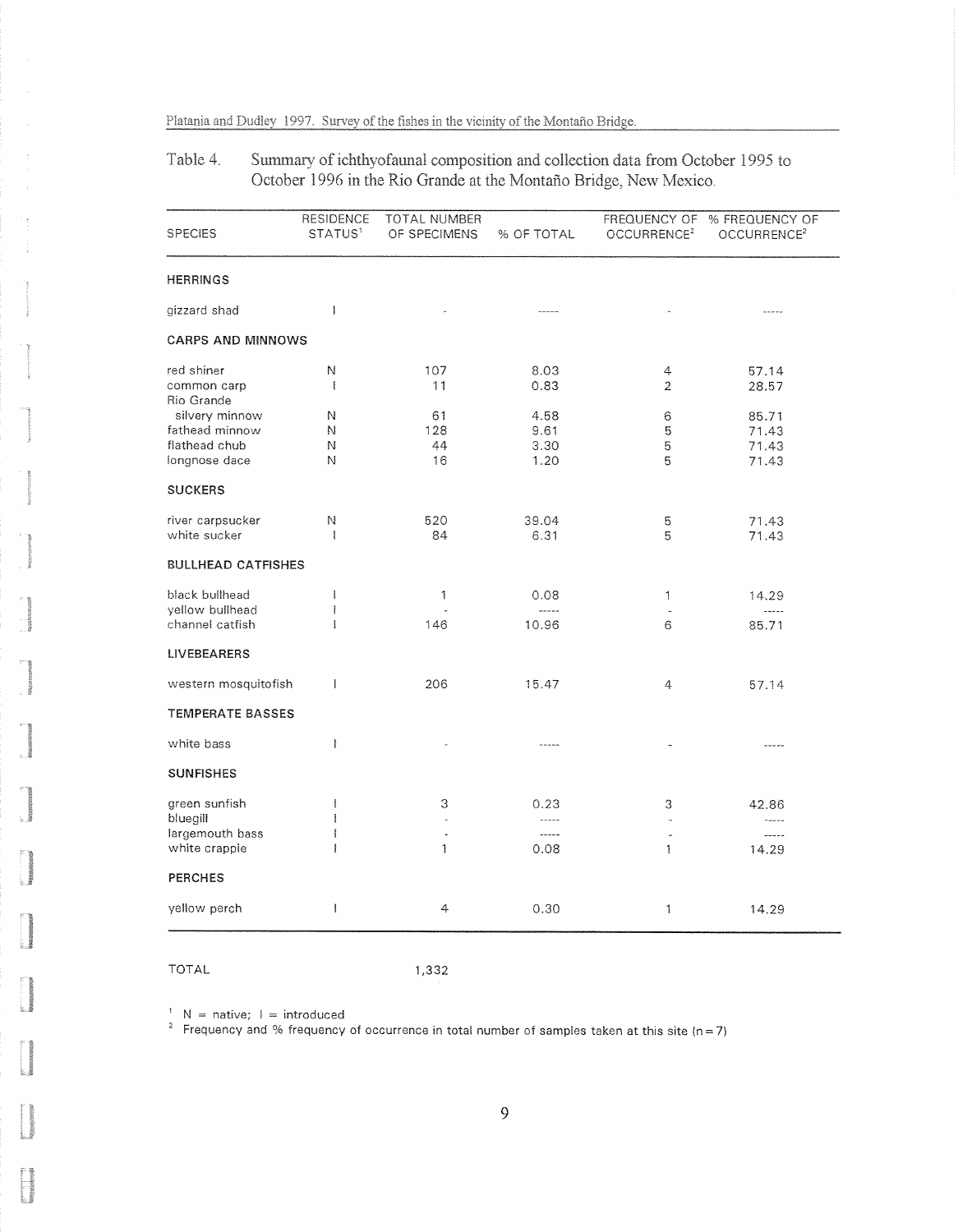Grande silvery minnow were taken during six of the seven site 2 sampling dates. The number of individuals collected per sample ranged from 1 to 33 and totaled 61.

This site yielded the largest number of western mosquitofish ( $n=206$ ) taken during this survey. In addition, the only specimens of black bullhead  $(n=1)$  and green sunfish  $(n=3)$  were taken at the Montaño Bridge sampling locality.

## Site 3 - Central Avenue Bridge

The five sampling forays at this downstream-most locality yielded 15 species and  $32.6\%$  of the total catch (Table 5). The two sucker species collectively accounted for over  $45\%$  of the sample. White sucker was the most abundant species comprising  $41.4\%$  of the catch while river carpsucker represented only  $4.6\%$  of the sample. There were several differences in the abundance of cyprinids at this site when compared with the upstream two localities. Site 3 produced the most red shiner and longnose dace while yielding the fewest Rio Grande silvery minnow and fathead minnow. Rio Grande silvery minnow were collected during three of the five sampling efforts at this site. The Central Avenue Bridge site was the only locality where gizzard shad and yellow bullhead were collected during this survey.

#### Catch Rates at sampling stations

There were notable trends in the catch rate of fishes at the three site during this survey (Figure 2)\* The general pattern was of increasing catch rate from October 1995, a peak during June 1996 which was followed immediately by a marked decrease in August 1995 and concluded with a slight increase in October 1996. Catch rates during June 1996 at all sites were significantly greater than those observed throughout the rest of the study. The final sampling effort was the only one that produced similar catch rates at all three sites.

Site 1 had the highest individual catch rate  $(378 \text{ fish}/100 \text{ m}^2)$  and second greatest average catch rate (78.5 fish/100 m<sup>2</sup>). There was little difference in the catch rate at this site during the first two sampling efforts, but by February 1996 the catch rate had doubled as compared to the previous month. The large drop in the catch rate of fish at site 1 between February (55.8 fish/100  $\mathrm{m}^2$ ) and April  $(6.1 \text{ fish}/100 \text{ m}^2)$  1996 is difficult to explain. During the latter trip, there was less water in the channel and fish were not as concentrated in debris (=winter habitat) as they were during February. It is possible that the drop in water level forced fish to seek alternate habitats outside of this study site.

The marked increase in catch rate at site 1 during June 1996 is due to the concentration of large numbers of young-of-the-year fish in low-velocity habitats such as backwaters and pools. During the sampling trip two months later (August), flow was considerably higher due to recent rainstorm events. This increase in the volume of water resulted in the dispersal of fishes throughout the channel and a lower catch rate.

The mean catch rate of 62.2 fish/100  $m<sup>2</sup>$  at the Montano Bridge was the lowest of the three study sites. As at the other sites, there was a decrease in catch rates between October and December 1995. However, unlike the other localities, the catch rate at rate the Montario Bridge site remained low in February 1996. There appeared to be less instream debris piles at this site than at upstream or downstream localities. The absence of these winter habitats and abundance of high velocity habitats were probably responsible for the low winter capture rates at this site.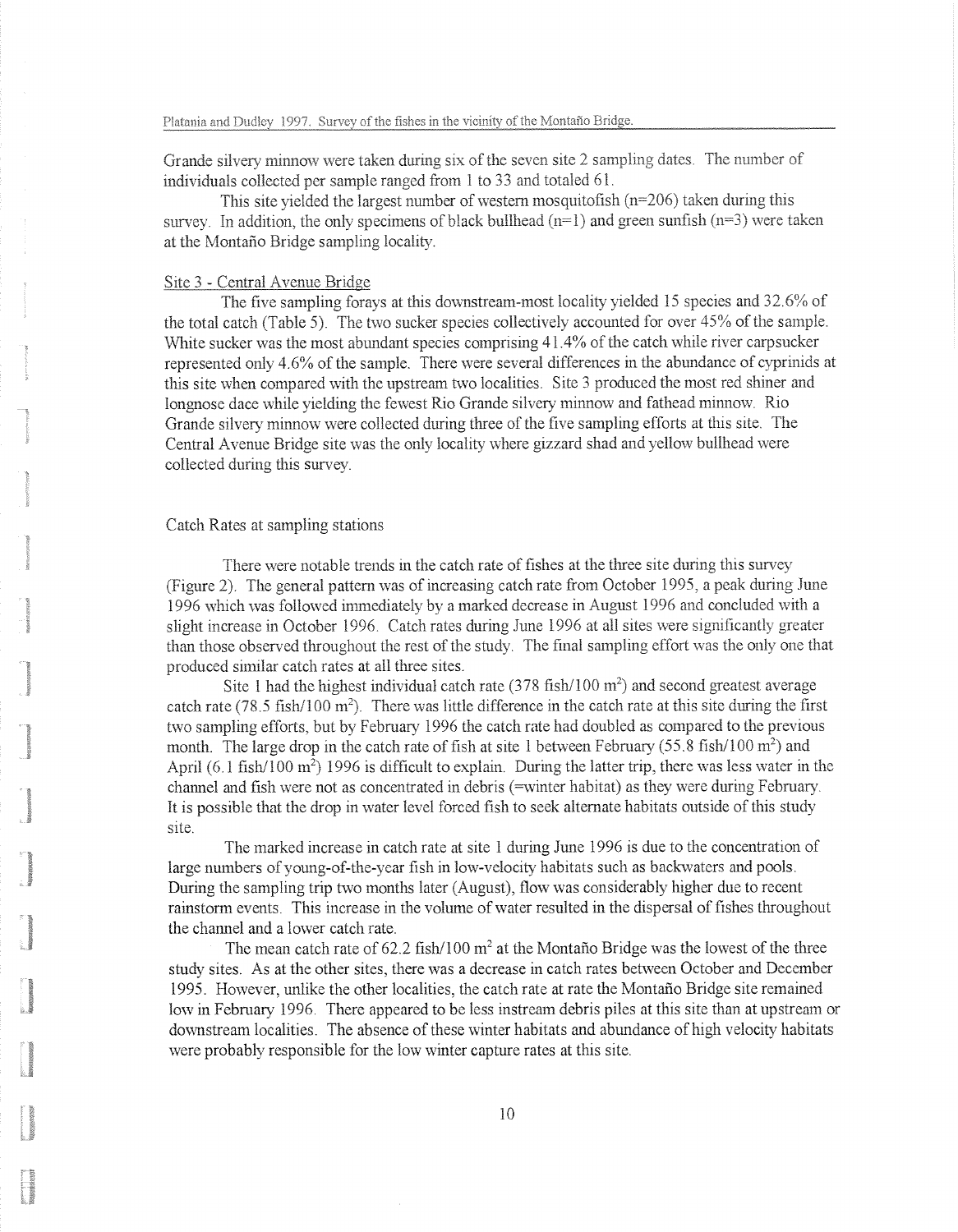Table 5. Summary of ichthyofaunal composition and collection data from October 1995 to October 1996 in the Rio Grande downstream of the Montaño Bridge, New Mexico.

| <b>SPECIES</b>            | <b>RESIDENCE</b><br>STATUS <sup>1</sup> | TOTAL NUMBER<br>OF SPECIMENS | % OF TOTAL | FREQUENCY OF<br>OCCURRENCE <sup>2</sup> | % FREQUENCY OF<br>OCCURRENCE <sup>2</sup> |
|---------------------------|-----------------------------------------|------------------------------|------------|-----------------------------------------|-------------------------------------------|
| <b>HERRINGS</b>           |                                         |                              |            |                                         |                                           |
| gizzard shad              | $\mathsf{I}$                            | 5                            | 0.36       | 1                                       | 20.00                                     |
| <b>CARPS AND MINNOWS</b>  |                                         |                              |            |                                         |                                           |
| red shiner                | Ν                                       | 204                          | 14.55      | 5                                       | 100.00                                    |
| common carp<br>Rio Grande | $\mathbb{I}$                            | 8                            | 0.57       | 2                                       | 40.00                                     |
| silvery minnow            | N                                       | 36                           | 2.57       | 3                                       | 60.00                                     |
| fathead minnow            | Ν                                       | 111                          | 7.92       | 5                                       | 100.00                                    |
| flathead chub             | N                                       | 43                           | 3.07       | 5                                       | 100.00                                    |
| longnose dace             | N                                       | 26                           | 1,85       | 2                                       | 40.00                                     |
| <b>SUCKERS</b>            |                                         |                              |            |                                         |                                           |
| river carpsucker          | Ν                                       | 65                           | 4.64       | 3                                       | 60.00                                     |
| white sucker              | ł                                       | 581                          | 41.44      | 5                                       | 100.00                                    |
| <b>BULLHEAD CATFISHES</b> |                                         |                              |            |                                         |                                           |
| black bullhead            | $\mathbf{I}$                            | $\bar{~}$                    | ------     |                                         | -----                                     |
| yellow bullhead           | $\mathsf{I}$                            | 2                            | 0.14       | 1                                       | 20.00                                     |
| channel catfish           | I                                       | 170                          | 12.13      | 5                                       | 100.00                                    |
| <b>LIVEBEARERS</b>        |                                         |                              |            |                                         |                                           |
| western mosquitofish      | ł                                       | 147                          | 10.49      | 3                                       | 60.00                                     |
| <b>TEMPERATE BASSES</b>   |                                         |                              |            |                                         |                                           |
| white bass                | ł                                       |                              | -----      |                                         |                                           |
| <b>SUNFISHES</b>          |                                         |                              |            |                                         |                                           |
| green sunfish             | ł                                       | $\tilde{\phantom{a}}$        | -----      | ä,                                      | -----                                     |
| bluegill                  | Ĭ                                       | 1                            | 0.07       | 1                                       | 20.00                                     |
| largemouth bass           | ł                                       |                              | -----      | í.                                      | -----                                     |
| white crappie             |                                         | 1                            | 0.07       | 1                                       | 20.00                                     |
| <b>PERCHES</b>            |                                         |                              |            |                                         |                                           |
| yellow perch              | Ĭ                                       | $\overline{2}$               | 0.14       | 1                                       | 20.00                                     |

TOTAL

1,402

 $N =$  native;  $I =$  introduced

 $^{\rm 2}~$  Frequency and % frequency of occurrence in total number of samples taken at this site (n=5)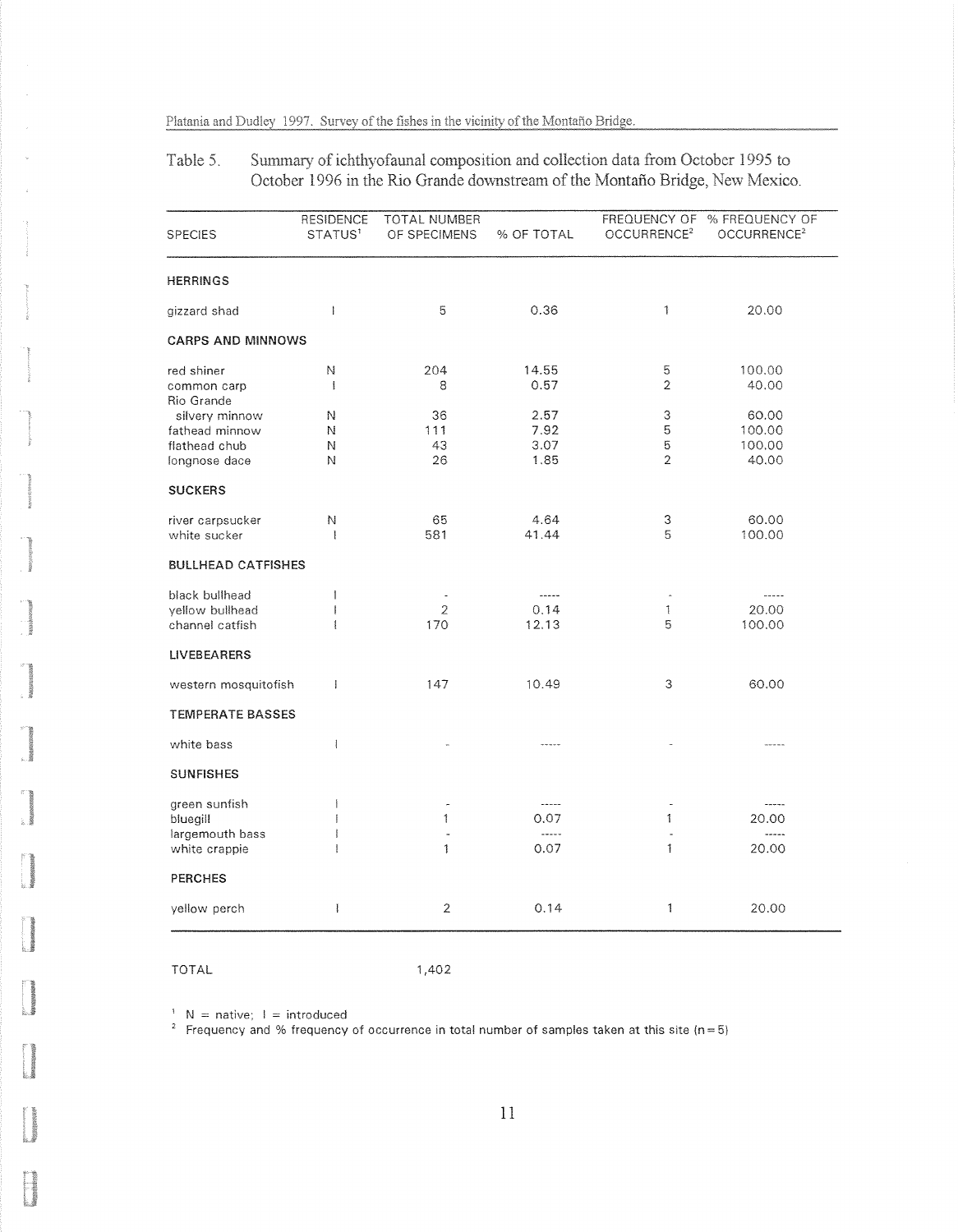

Figure 2. Catch rates of fishes during the Montano Bridge study at three Rio Grande sampling sites.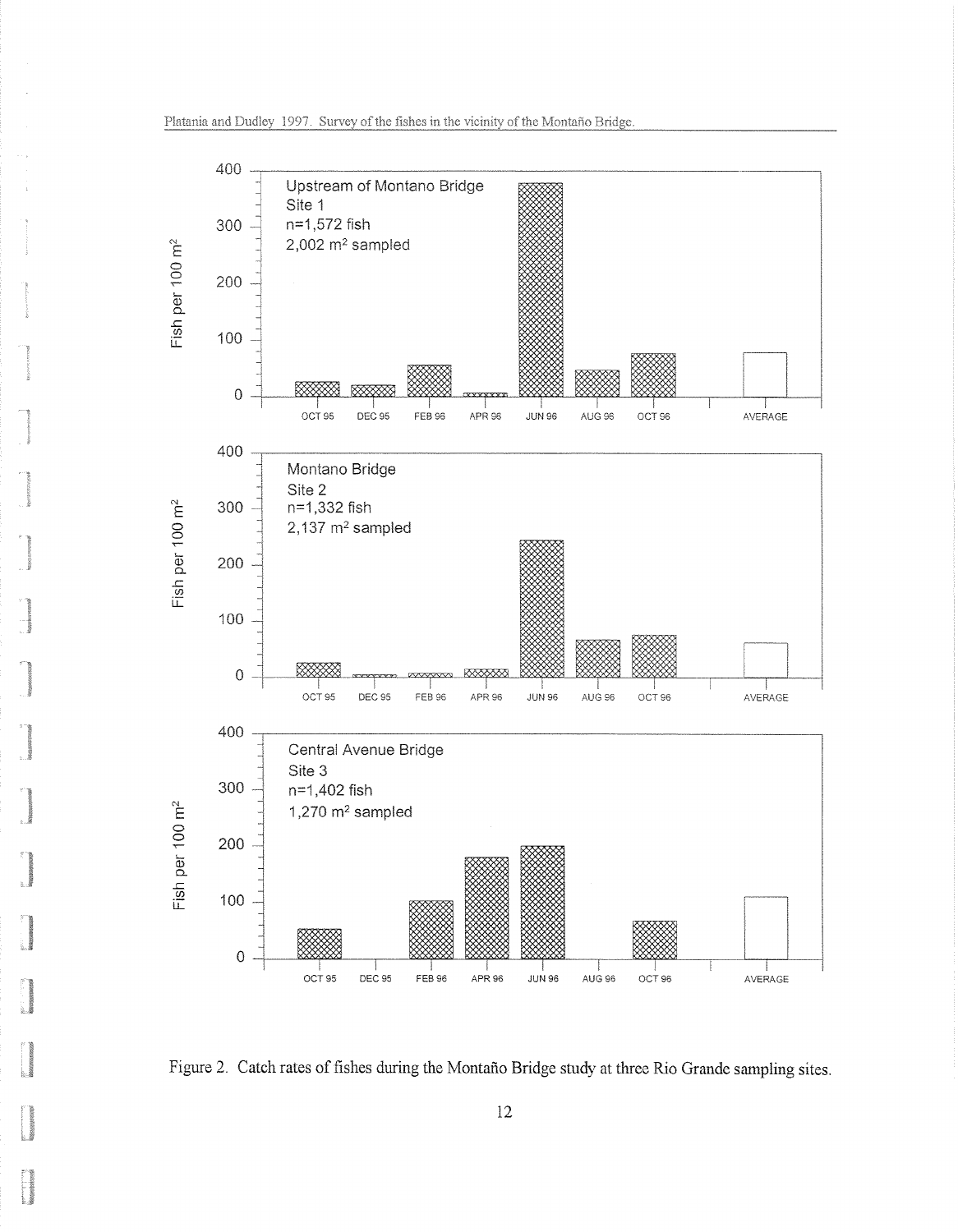Water levels in the river had dropped between February and April 1996 and fish appear to have dispersed throughout site 2. By June 1996, larval and young-of-the-year fish were common throughout site 2 resulting in increased rates of capture. As at the other sites, the capture rate dropped between June and August 1996 but remained relatively high in October 1996.

The capture rate of fish at the Central Avenue bridge site was the least consistent of the three localities. In October 1995, the catch rate was  $52.7 \text{ fish}/100 \text{ m}^2$  which was twice as high as either of the other two sampling stations. In February 1996, the catch rate at Central Avenue was up to  $102.5$ fish/100  $m^2$ ; again twice as high as the other stations. The April 1996 catch rates at site 3 reached 180 fish/100 m<sup>2</sup> while the other sites were 6 and 14 fish/100 m<sup>2</sup>. Conversely, in June 1996, the catch rate at the upstream two sites surpassed that achieved at Central Avenue. The final sampling foray (October 1996) yielded similar catch rates at all three site.

### Rio Grande silvery minnow

This species was the eighth most abundant fish and comprised  $4.25\%$  (n=183) of the total catch. The majority  $(n=86, 47.0%)$  of Rio Grande silvery minnow were captured at site 1 while 33.3% (n=61) were taken at the Montano Bridge site (Table 6). Individual silvery minnow taken during this study ranged in length between 37 and 77 mm standard length (SL).

Rio Grande silvery minnow was present in 14 of the 19 sampling forays  $(73.7%)$  but occurred in only 15 of the 319  $(4.7%)$  individual seine hauls made during this project. The median number of Rio Grande silvery minnow collected was 4 with 13.1 being the average number per sample in which they were taken. Nine of the 15 samples that contained Rio Grande silvery minnow contained eight or fewer individuals, There was at least one collection per sampling station that yielded a relatively large number of this species. The first sample (October 1995) at the Montaño Bridge site produced 33 Rio Grande silvery minnow which was over half of all silvery minnow ultimately taken at that site. The February 1996 samples yielded the largest single collections for the other two sites (site  $1 = 56$ , site  $3 = 34$ ).

Although winter collections (December and February) comprised only two of the seven  $(28.8\%)$  sampling forays, they produced 64.5% (n=118) of all Rio Grande silvery minnow taken during this study. At site 1, 76 of the Rio Grande silvery minnow (88.4%) collected at that locality were taken during winter with 56 individuals being collected in a single scine haul. All 76 winter collected Rio Grande silvery minnow were taken from instream debris piles with 56 individuals occurring in a large woody debris pile located on the edge of a main channel run.

Winter samples at the Central Avenue bridge produced similar results with 94.4% (n=34) of Rio Grande silvery minnows being collected during winter. As at site 1, all winter collected Rio Grande silvery minnow occurred in instream debris piles. The Montario Bridge site yielded the smallest number of Rio Grande silvery minnow from winter collections (n=8). Five of those specimens were taken in a debris pile located in a secondary channel pool while the remaining three individuals were taken in a secondary channel pool.

During the rest of the year, Rio Grande silvery minnow was collected in mesohabitats characterized by low-velocity and relatively shallow waters. Secondary channel runs and pools were the most common habitats where this species occurred during the remainder of the study. Those mesohabitats are relatively rare especially when compared to the moderate to high velocity and deep habitats that numerically dominate this reach of the Rio Grande.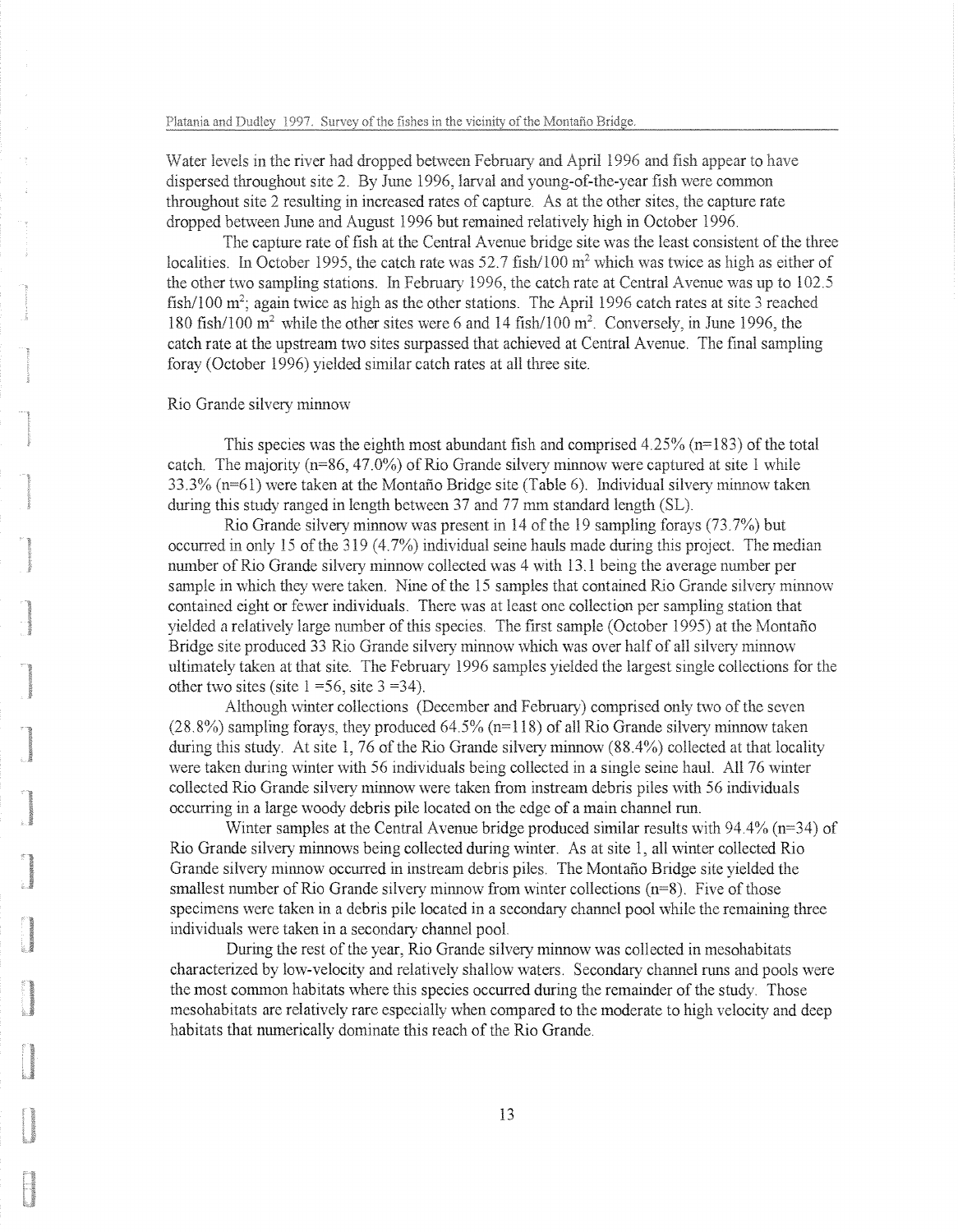Summary of ichthyofaunal composition and collection data from October 1995 to Table 6. October 1996 in the Rio Grande in the vicinity of the Montano Bridge, New Mexico,

|                           | <b>RESIDENCE</b>    | <b>UPSTREAM OF</b> |            | DOWNSTREAM OF  |              |
|---------------------------|---------------------|--------------------|------------|----------------|--------------|
| <b>SPECIES</b>            | STATUS <sup>1</sup> | MONTAÑO BR.        | AT MONTAÑO | MONTAÑO BR.    | <b>TOTAL</b> |
| <b>HERRINGS</b>           |                     |                    |            |                |              |
| gizzard shad              | Ť                   |                    |            | 5              | 5            |
| <b>CARPS AND MINNOWS</b>  |                     |                    |            |                |              |
| red shiner                | N                   | 129                | 107        | 204            | 440          |
| common carp               | J.                  | 25                 | 11         | 8              | 44           |
| Rio Grande                |                     |                    |            |                |              |
| silvery minnow            | N                   | 86                 | 61         | 36             | 183          |
| fathead minnow            | Ν                   | 201                | 128        | 111            | 440          |
| flathead chub             | Ν                   | 98                 | 44         | 43             | 185          |
| longnose dace             | Ν                   | 15                 | 16         | 26             | 57           |
| <b>SUCKERS</b>            |                     |                    |            |                |              |
| river carpsucker          | N                   | 546                | 520        | 65             | 1131         |
| white sucker              | $\mathbf{I}$        | 234                | 84         | 581            | 899          |
| <b>BULLHEAD CATFISHES</b> |                     |                    |            |                |              |
| black bullhead            | $\mathbf{I}$        |                    | 1          |                | 1            |
| yellow bullhead           | I                   |                    | $\Omega$   | 2              | 2            |
| channel catfish           | ł                   | 150                | 146        | 170            | 466          |
| <b>LIVEBEARERS</b>        |                     |                    |            |                |              |
| western mosquitofish      | $\mathbb{I}$        | 74                 | 206        | 147            | 427          |
| <b>TEMPERATE BASSES</b>   |                     |                    |            |                |              |
| white bass                | $\mathbf{I}$        | 3                  |            |                | 3            |
| <b>SUNFISHES</b>          |                     |                    |            |                |              |
| green sunfish             | Ť.                  |                    | 3          |                | 3            |
| bluegill                  | I                   | 1                  | ä,         | 1              | 2            |
| largemouth bass           | ĵ                   | 1                  | ä,         |                | 1            |
| white crappie             | ţ                   | 1                  | 1          | 1              | 3            |
| <b>PERCHES</b>            |                     |                    |            |                |              |
| yellow perch              | $\mathbb{I}$        | 8                  |            | $\overline{2}$ | 14           |
| <b>TOTAL</b>              |                     | 1,572              | 1,332      | 1,402          | 4,306        |

 $N =$  native;  $I =$  introduced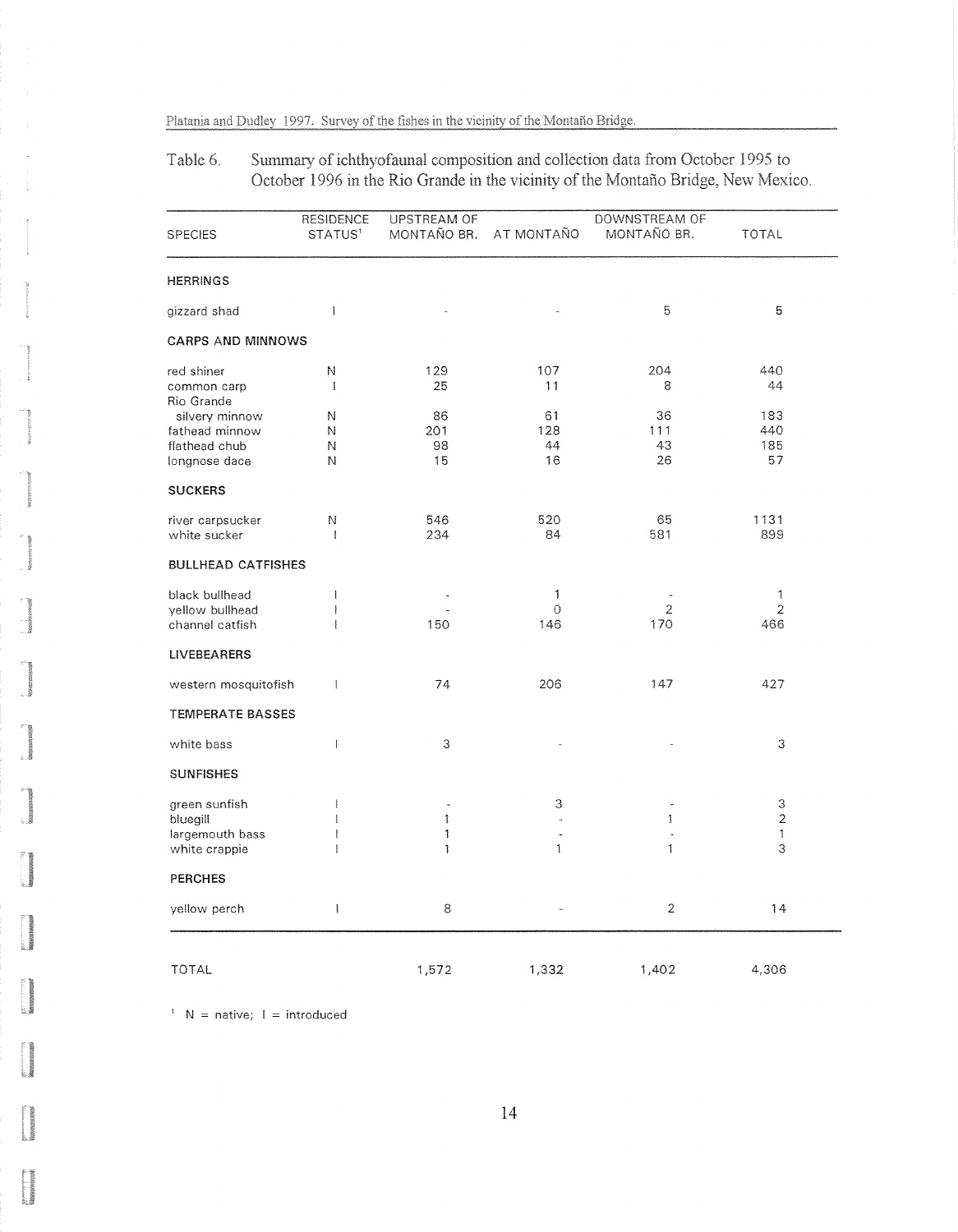### CONCLUSIONS

Construction of the Montaño Bridge required modification of the river channel, most of which occurred during the winter months. The general pattern of construction was to build an earthen roadway from the west bank to mid-channel and divert most of the flow into the remaining. constricted natural channel. Undiverted water passed through several large diameter culverts buried in the earthen roadway. Once all of the necessary construction activities were completed (i.e., driving and setting of pillars), the roadway was removed and the process repeated along the east bank.

The first inventory of the fishes for this project (24 October 1995) was conducted prior to the initiation of any instream construction activities. By the time we conducted the August 1996 sampling foray, instream construction of the bridge appeared complete there was no apparent need for additional instream work that would involve modification of the channel. The final sampling period was in October 1996.

During this study, we collected 183 Rio Grande silvery minnow of which 61 (33.3%) were taken at were taken at the Montario Bridge site. The absence of larval silvery minnow from our samples was likely an artifact of the timing of our collections. The June 1996 sample was probably too early to capture larvae while silvery minnow collected in late August had already developed from larvae to juveniles. While Rio Grande silvery minnow was taken throughout the study area, individuals were more abundant at the upstream sampling station. Given that flow is perennial in the study area, a limiting factor may be presence of suitable habitat during a particular phase of this species life-history. This investigation was able to document a strong winter habitat association. Rio Grande silvery minnow was collected only where there were low-velocity habitats and instream cover. The December 1995 and February 1996 collections that produced the most fish were those associated with instream debris. In addition, the majority of Rio Grande silvery minnow were taken during those two sampling efforts. It is likely that there are specific similar habitat associations during other portions of the year by different size-classes.

The results the winter portion of this monitoring project compared well with a concurrent study we conducted in the Middle Rio Grande downstream of Isleta Diversion Dam. From January to March 1996, we performed a winter habitat use study of Rio Grande silvery minnow for the U.S. Army Corps of Engineers (Dudley and Platania, 1996). During that study ;over 70% of collections that produced Rio Grande silvery minnow were made in mesohabitats that contained debris piles. Rio Grande silvery minnow was consistently found over small substrata, at moderate depths and in low velocity water throughout the course of the winter habitat use study. Most other fish taken were also associated with low velocity habitats or debris piles.

Seasonal shifts in habitat use by fishes are well documented in lotic systems (Facey and Grossman, 1992; Rincon and Loboncervia, 1993; Cunjak, 1996). The habitat selection and behavior of fishes during winter is largely dictated by energetic constraints and avoidance of deleterious physicochemical conditions (Riehle and Griffith, 1993; Baras, 1995; Cunjak, 1996). There are negative bioenergetic consequences to fishes if they maintain their position in the water column during winter because of decreases in metabolic benefits and decreases in swimming ability (Facey and Grossman, 1990; Facey and Grossman, 1992; Rincon and Loboncervia, 1993). Daily activity budgets have also been significantly correlated to water temperature and may be a mechanism to maintain thermal homeostasis over the seasons (Baras, 1995). Fish often seek areas of cover during winter because of the reduced water velocities and protection afforded by these areas. This is a critical factor, especially in winter when fish are relatively inactive and rarely feed, as the costs of maintaining position in the water column are greatly reduced in lower water velocities.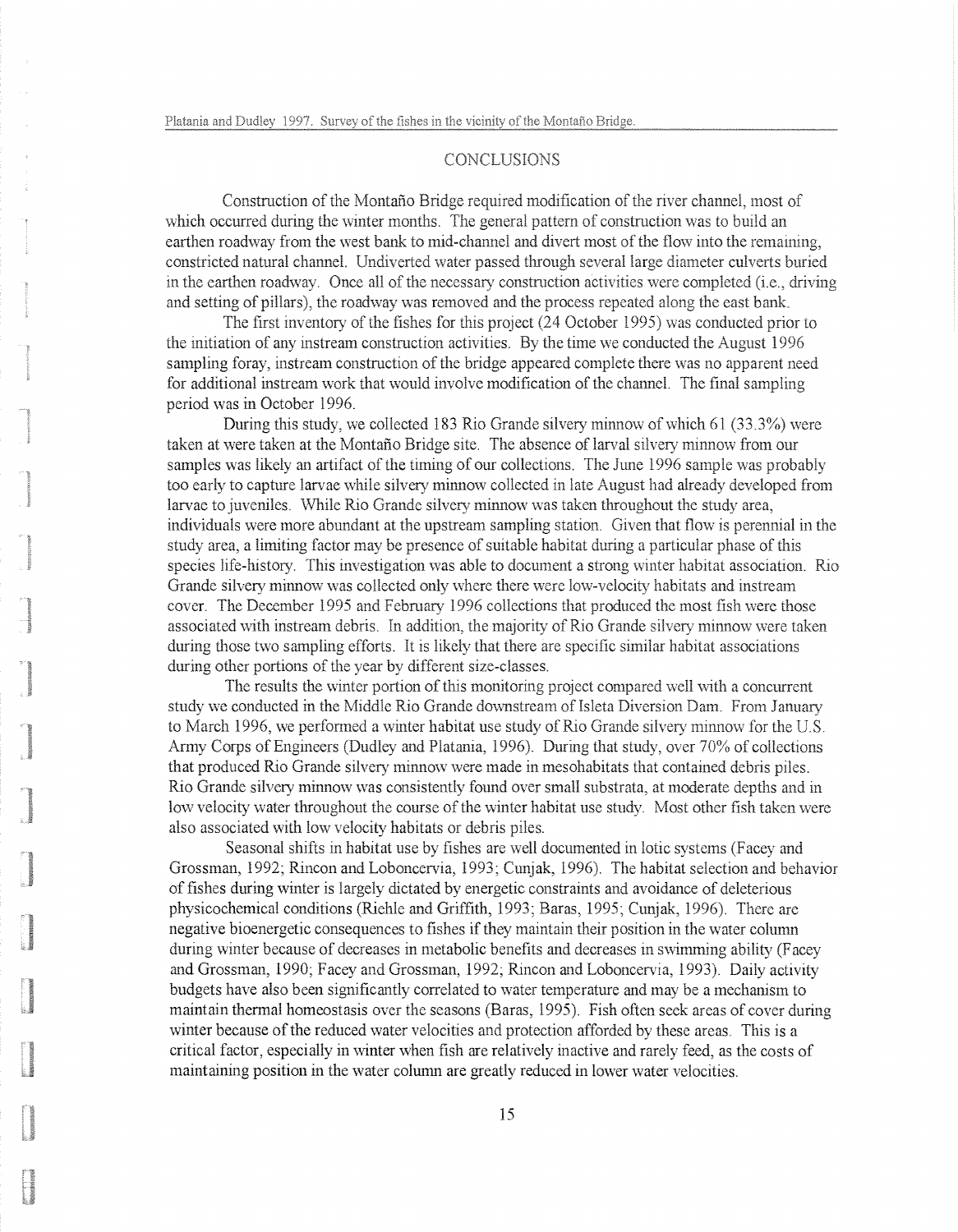L.

1

The summer mesohabitats utilized almost without exception by most YOY fishes, especially Rio Grande silvery minnow, are relatively shallow areas of low or no water velocity over fine particulate substratum. These conditions are most frequently encountered in backwaters and secondary channels pools that were not directly associated with the main river channel. It is important that low velocity nursery mesohabitats be maintained during this period.

The following recommendations are suggested to minimize impact on fish populations in the Rio Grande. 1) Instream debris which existed prior to construction should not be removed. These debris-piles provide refuge and habitat which is particularly important during winter months.  $2)$  An attempt should be made to minimize disturbance of stream channel morphology and substrate. This included limiting the amount of time for instream construction activities. Too much high velocity habitat will eliminate areas frequently occupied by adult Rio Grande silvery minnow and will scour the substrate. 3) The number and surface area of artificially created low velocity (depositional) habitats should be low, especially during May and June. Rio Grande silvery minnow spawns during May and June producing semi-buoyant eggs which need to be carried by the current to develop. If those eggs are carried into a low velocity areas, they may be covered with silt and die. 4) The amount of silt and erosional materials entering the river due to construction activities needs to be minimized. Excessive silt will degrade natural conditions and may result in faunal aquatic community changes, Mechanisms to prevent these events were employed during the construction of the Montaño Bridge and appeared to be successful. 5) Prevent the introduction of toxic construction related materials into the river, particularly concrete and petroleum. These materials can directly or indirectly result in the death of fishes and other aquatic organisms.

The management recommendations proposed in this study were primarily designed to limit disturbance to native fishes. It is difficult to separate the effectiveness of such recommendations from the natural dynamic nature of fish populations and influence of annual and seasonal flow on the aquatic community. Conversely, it is relatively easy to relate the loss of individuals to a catastrophic event such as would result from the spill of toxic material.

This study was designed to assess the effectiveness of the management recommendations, but instead to determine if there were large scale impacts due to construction activities. There was no indication that construction activities in the vicinity of the Montano Bridge site adversely affected the Rio Grande fish fauna. The shifts in relative abundance of Rio Grande fishes documented during this study were observed throughout the Middle Rio Grande and were not attributable to bridge construction. Future construction activities in the Middle Rio Grande will also need to be closely monitored to ensure minimal disturbance to the aquatic ecosystem.

#### ACKNOWLEDGEMENTS

We thank Gregory M. Lein, Christopher S. Altenbach, John P. Larson and W. Howard Brandenburg for field and laboratory assistance. Scott Perkins, Wilson and Company, was contract intermediary.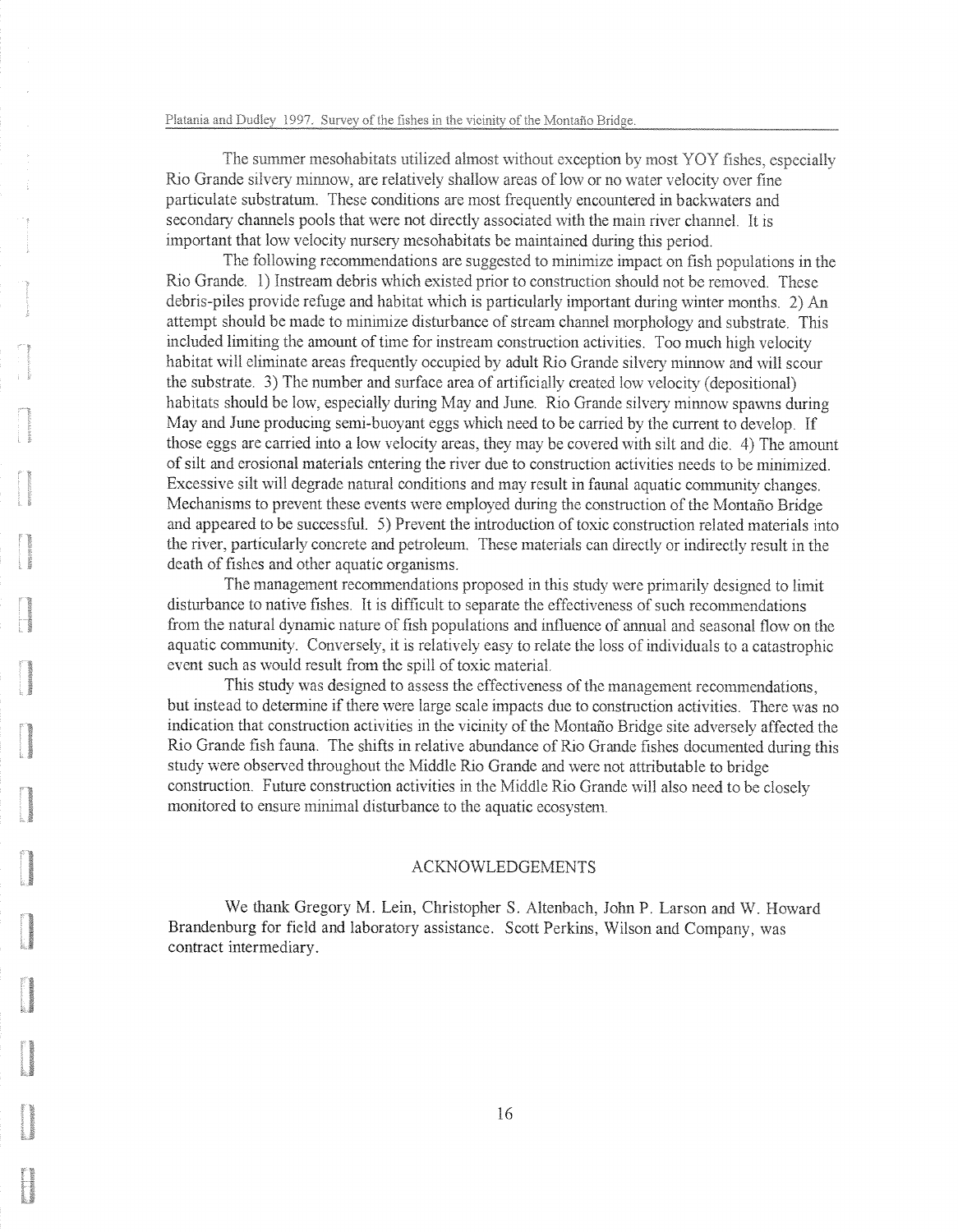### LITERATURE CITED

- Baras, E. 1995. Seasonal activities of Barbus barbus: effect of temperature on time budgeting. Journal of Fish Biology  $46:806-818$ .
- Bestgen, K. R. and S. P. Platania. 1990. Extirpation of Notropis simus simus (Cope) and Notropis orca Woolman (Pisces: Cyprinidae) from the Rio Grande in New Mexico, with notes on their life history. Occasional Papers of the Museum of Southwestern Biology  $6:1-8$ .
- Bestgen, K. R., and S. P. Platania. 1991. Status and conservation of the Rio Grande silvery minnow, Hvbognathus amarus. Southwestern Naturalist 36(2):225-232.
- Chernoff, B., R. R. Miller, and C. R. Gilbert. 1982. Notropis orca and Notropis simus, cyprinid fishes from the American Southwest, with description of a new subspecies. Occasional Papers of the Museum of Zoology, University of Michigan 698:1-49.
- Cunjak, R. A. 1996. Winter habitat of selected stream fishes and potential impacts from land use activity. Canadian Journal of Fisheries and Aquatic Sciences 53:267-282.
- Dudley, R. K., and S. P. Platania. 1996. Rio Grande silvery minnow winter population-habitat use monitoring project. Portion of monitoring report (Evacuation of carry-over storage Abiquiu Reservoir, November 1, 1995, to March 31, 1996; analysis of potential effects on Rio Grande silvery minnow) for U.S. Army Corps of Engineers and U.S. Fish and Wildlife Service.
- Facey, D. E., and G. D. Grossman. 1990. The metabolic cost of maintaining position for four North American stream fishes: effects of season and velocity. Physiological Zoology 63:757-776.
- Facev, D. E., and G. D. Grossman. 1992. The relationship between water velocity, energetic costs, and microhabitat use in four North American stream fishes. Hydrobiolgia 239:1-6.
- Hatch, M. D. 1985. Native fishes of the major drainages east of the Continental Divide, New Mexico. Unpublished M.S. thesis, Eastern New Mexico University, Portales, New Mexico, 85 pp.
- Platania, S. P. 1991. Fishes of the Rio Chama and upper Rio Grande, New Mexico, with preliminary comments on their longitudinal distribution. Southwestern Naturalist 36(2):186-193.
- Propst, D. L., G. L. Burton, and B. H. Pridgeon. 1987. Fishes of the Rio Grande between Elephant Butte and Caballo Reservoirs, New Mexico. Southwestern Naturalist 32(3):408-411.
- Riehle, M. D. and J. S. Griffith. 1993. Changes in habitat use and feeding chronology of juvenile rainbow trout (Oncorhynchus mykiss) in fall and the onset of winter in Silver Creek, Idaho. Canadian Journal of Fisheries and Aquatic Sciences 50:2119-2128.